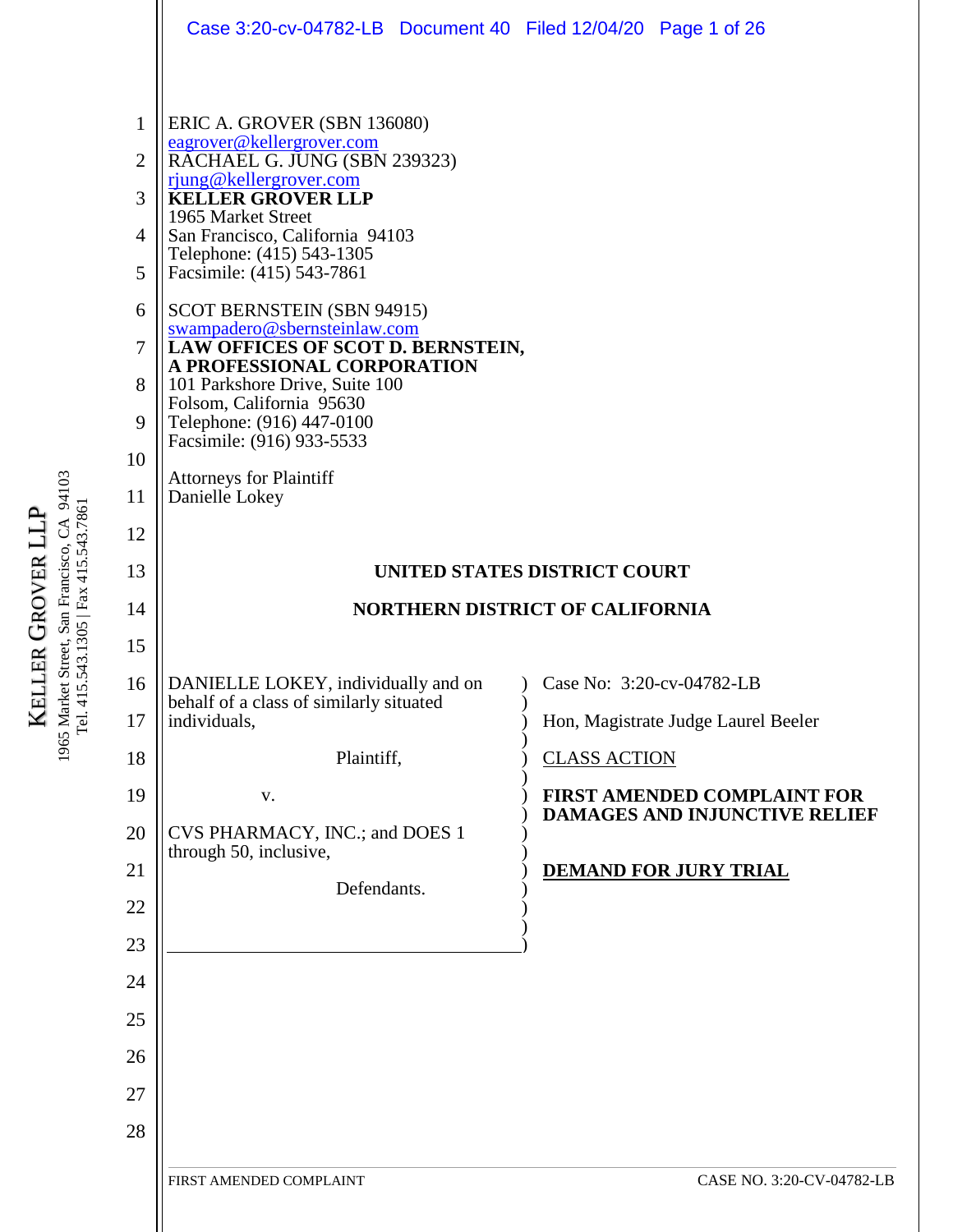# **CLASS ACTION COMPLAINT**

Plaintiff Danielle Lokey ("Plaintiff"), on behalf of herself and a class of similarly situated individuals defined below, alleges on information and belief as follows:

# **INTRODUCTION**

1. This class action lawsuit arises out of Defendant CVS Pharmacy, Inc.'s ("Defendant" or "CVS") use of deceptive marketing techniques, including the design of and wording on its product packaging, to obscure critical facts and mislead consumers regarding its pediatric acetaminophen products.

2. CVS is a drugstore chain with more than 9,000 retail locations throughout the United States and more than 1,100 stores in California. Defendant markets and, in stores and online, sells its own brand of over-the-counter medicines under the "CVS Health" label.

12 13 14 15 16 17 3. Included in the CVS Health portfolio are pediatric pain relievers and fever reducers, including CVS Health Infants' Pain & Fever ("Infants' acetaminophen") and Children's Pain & Fever ("Children's acetaminophen"). CVS markets its private-label products as a "national brand equivalent," selling them alongside brand-name acetaminophen products such as Tylenol® Infants' Pain & Fever, Little Fevers® Infant Fever/Pain Reliever, Pedia Care® Fever Reducer Pain Reliever, and Triaminic® Infants' Syrup Fever Reducer Pain Reliever.

18 19 20 21 22 4. Taking too much acetaminophen, the active ingredient in Defendant's Infants' and Children's pain relievers and fever reducers, can be dangerous or even fatal. This is an issue that concerns parents and other caregivers and causes them to be extra careful when purchasing medicines for infants and young children. The FDA specifically warns parents to be "very careful when you're giving your infant acetaminophen."

23 24 25 26 27 28 5. Defendant exploits that fear and caution by designing its packaging to mislead consumers into believing that its Infants' acetaminophen is specially formulated for or has unique qualities that make it better suited for young infants than the product that is labeled as being for "children." The front of a box of Defendant's Infants' acetaminophen contains representations and a call to action, including the product name and an image of a parent holding a very young child, which are likely to deceive consumers into believing that the Infants' acetaminophen is

1

2

3

4

5

6

7

8

9

10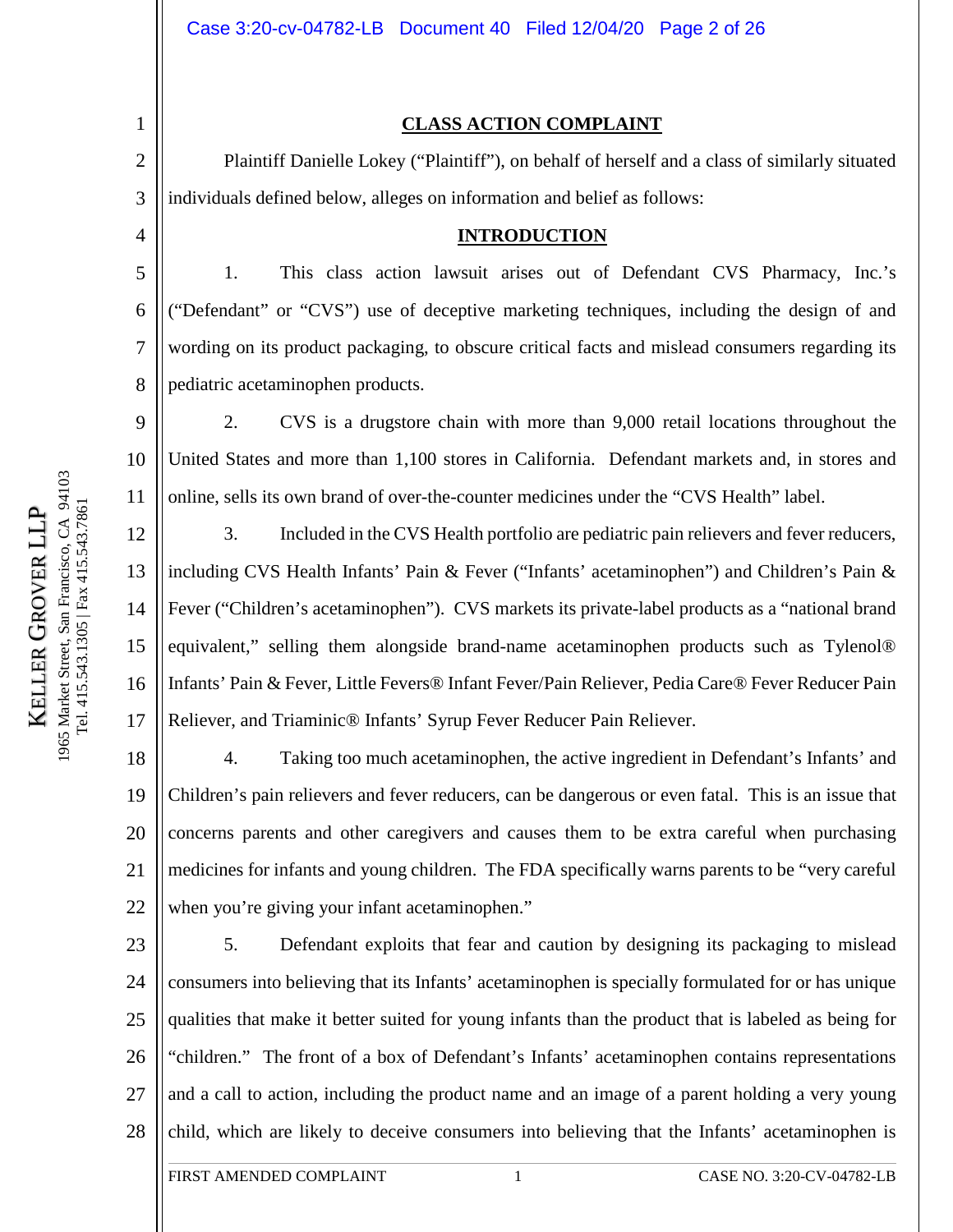# Case 3:20-cv-04782-LB Document 40 Filed 12/04/20 Page 3 of 26

94103 1965 Market Street, San Francisco, CA 94103 5 Market Street, San Francisco, CA 94<br>Tel. 415.543.1305 | Fax 415.543.7861 Tel. 415.543.1305 | Fax 415.543.7861 GROVER LLP KELLER GROVER LLP 1965 Market Street, KELLER

specially formulated for infants or otherwise possesses unique or beneficial qualities for infants.

6. In reality, even though Defendant markets and, in stores and online, sells Infants' acetaminophen and Children's acetaminophen as two separate products to be used respectively to treat two different age groups, the medicines are identical—Infants' acetaminophen may be used by children older than one year and Children's acetaminophen may be used by children under the age of one indiscriminately.

7. Thus, contrary to Defendant's representations, Infants' acetaminophen has no special qualities or properties that make it specially suited for infants, or that it should be used instead of the Children's acetaminophen. The two medicines are the same. There is no difference between the medicine sold in the Infants' packaging and the medicine sold in the Children's packaging.

12 13 14 8. Although the Infants' packaging contains a direct comparison to name-brand Infants' Tylenol®, Defendant does not compare Infants' to Children's or disclose on the Infants' packaging that the medicine in its Infants' and Children's acetaminophen products are identical.

15 16 17 9. Thus, Defendant has created and marketed Infants' acetaminophen in a manner that deceives reasonable consumers, like Plaintiff, into believing that Infants' acetaminophen is specially formulated for babies and is the only appropriate medication for them.

18 19 20 10. Defendant's representations cause consumers economic harm because CVS charges substantially more for Infants' acetaminophen – approximately two and a half times as much per ounce and sometimes more – than it does for its Children's acetaminophen.  $\frac{1}{1}$  $\frac{1}{1}$  $\frac{1}{1}$ 

# **PARTIES**

12. Defendant CVS Pharmacy, Inc. is a Rhode Island corporation without a principal

11. Plaintiff Danielle Lokey is an individual and a resident of California.

22

21

1

2

3

4

5

6

7

8

9

10

11

- 23
- 24 25

<span id="page-2-0"></span>26

 $\overline{a}$  $<sup>1</sup>$  To be clear, Plaintiff does not challenge Defendant's pricing decisions. Nor does Plaintiff</sup> assert that the per-ounce price differential between Infants' and Children's is part of the alleged deception. Plaintiff has not asserted and does not assert that the per-ounce price differential

27 28 conveys that the higher priced Infants' product is the product more suitable for infants. The perounce price differential is relevant not because it misleads, but rather because it evidences *the existence of* the economic injury that Plaintiff and the class have suffered.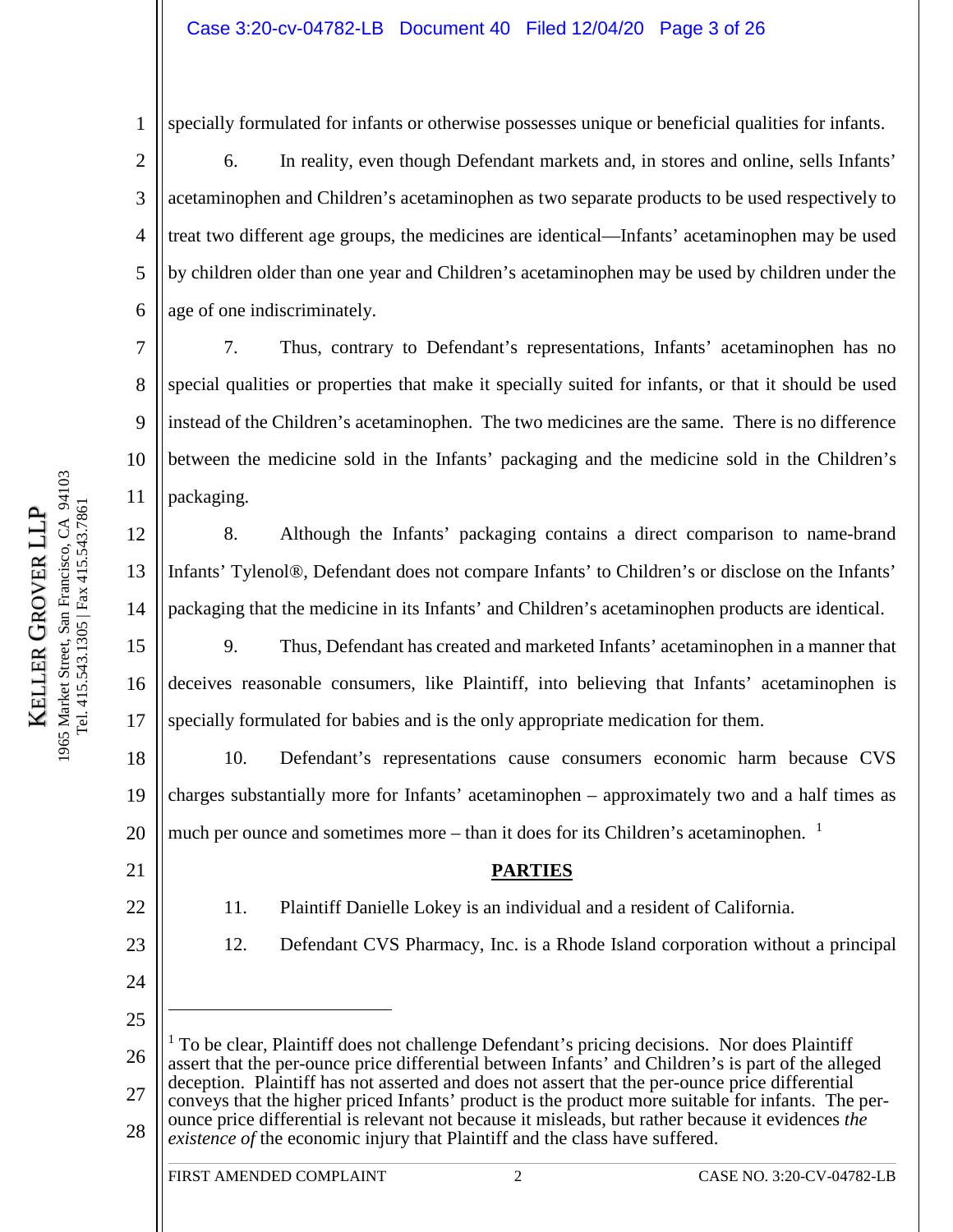# Case 3:20-cv-04782-LB Document 40 Filed 12/04/20 Page 4 of 26

1 2 place of business in California. Defendant systematically and continuously does business in California and with California residents.

13. Plaintiff is ignorant of the true names and capacities of defendants sued as DOES 1 through 50, inclusive, and therefore sues those defendants by those fictitious names. Plaintiff will amend this complaint to allege their true names and capacities when they are ascertained. Plaintiff is informed and believes and, on that ground, alleges that each of the fictitiously-named defendants is responsible in some manner for the occurrences alleged and that Plaintiff's injuries and damages, as alleged, are proximately caused by those occurrences.

9 10 11 12 13 14 15 16 17 18 14. Plaintiff is informed and believes and on that ground alleges that, at all relevant times, each Defendant was the principal, agent, partner, joint venturer, officer, director, controlling shareholder, subsidiary, affiliate, parent corporation, successor in interest and/or predecessor in interest of some or all of the other Defendants, and was engaged with some or all of the other Defendants in a joint enterprise for profit, and bore such other relationships to some or all of the other Defendants as to be liable for their conduct with respect to the matters alleged below. Plaintiff is informed and believes and, on that ground, alleges that each Defendant acted pursuant to and within the scope of the relationships alleged above, and that each knew or should have known about and authorized, ratified, adopted, approved, controlled, aided and abetted the conduct of all Defendants.

19

3

4

5

6

7

8

# **JURISDICTION AND VENUE**

20 21 22 15. This Court has subject matter jurisdiction over this action under California Business & Professions Code §§ 17200, *et seq*., and 17500, *et seq*. and under California Civil Code §§ 1770 and 1780.

23 24 25 26 16. This Court has personal jurisdiction over the parties because Defendant continuously and systematically conducts business in the State of California. Likewise, Plaintiff's rights were violated in the State of California and arose out of her contact with Defendant within California.

27 28 17. Venue is proper in this Court because California Code of Civil Procedure §§ 395 and 395.5, and case law interpreting those sections, provide that if a foreign business entity fails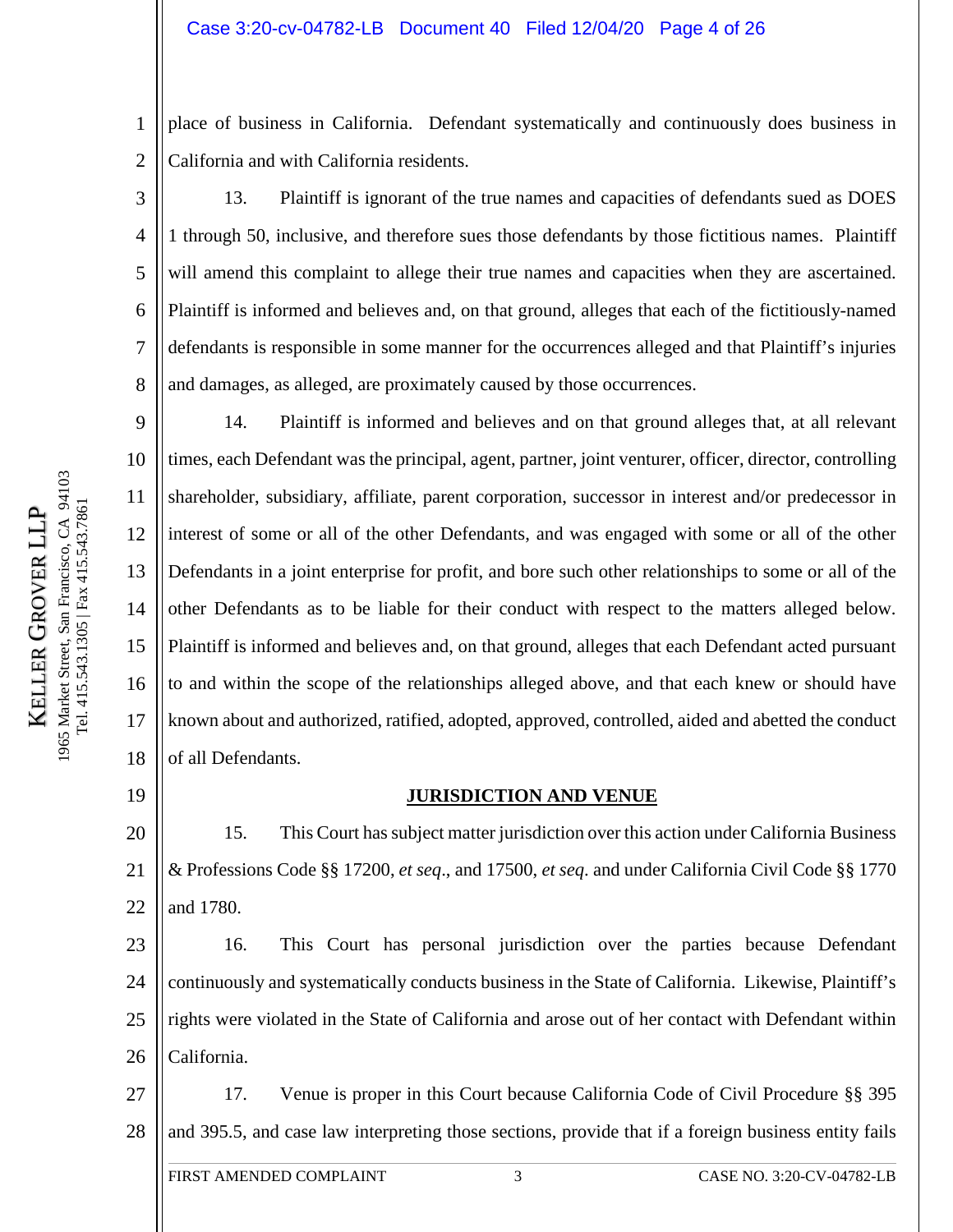1 2 3 4 to designate with the office of the California Secretary of State a principal office in California, it is subject to being sued in any county in the state that plaintiff desires. On information and belief, as of the date this Complaint is filed, Defendant is a foreign business entity that has failed to designate a principal office in California with the office of the Secretary of State.

5 6 18. Venue also is proper under California Civil Code § 1780 (d), as Defendant is doing business in this County.

# **FACTUAL ALLEGATIONS**

# **CVS Health Pediatric Acetaminophen Products**

19. Defendant markets Infants' acetaminophen and Children's acetaminophen and, in stores and online, sells them as two different pediatric over-the-counter pain killers and fever reducers for two separate age groups. Infants' acetaminophen usually is located in the "baby care" section of CVS stores, whereas Children's acetaminophen can usually be found in the "children's care" section some distance away.

14 15 16 17 18 19 20 20. The medical definition of the term "infant" is "a young baby, from birth to 12 months of age"<sup>[2](#page-4-0)</sup> or "a child younger than 1 year of age."<sup>[3](#page-4-1)</sup> In the pharmaceutical industry, there also are various conventions that are applied in sub-dividing the pediatric population by age. For example, the FDA classification<sup>[4](#page-4-2)</sup> for infants and children is as follows: "infant" refers to a child between the ages 1 month to 2 years, and "children" refers to those between 2 and 12 years.<sup>[5](#page-4-3)</sup> Similarly, the Centers for Disease Control and Prevention ("CDC") defines "infants" as being "0- 1 year of age."[6](#page-4-4) The American Academy of Pediatrics ("AAP") also has a guide titled "Infant

21 22

<span id="page-4-0"></span>23

 $\overline{a}$ 

7

8

9

10

11

12

- <sup>2</sup> [www.medicinenet.com/infant/definition.htm](http://www.medicinenet.com/infant/definition.htm)
- <span id="page-4-1"></span>24 <sup>3</sup> <https://medical-dictionary.thefreedictionary.com/infant>

- <span id="page-4-3"></span>26 <sup>5</sup> http://archives.who.int/eml/expcom/children/Items/PositionPaperAgeGroups.pdf.
- <span id="page-4-4"></span>27 28  $6$  Child Development – Positive Parenting Tips – Infants (0-1 year) (available at https://www.cdc.gov/ncbddd/childdevelopment/positiveparenting/infants.html).

<span id="page-4-2"></span><sup>25</sup> <sup>4</sup> Guidance for Industry – General Considerations for Pediatric Pharmacokinetic Studies for Drugs and Biological products, Draft Guidance, US FDA, 10 November 1998.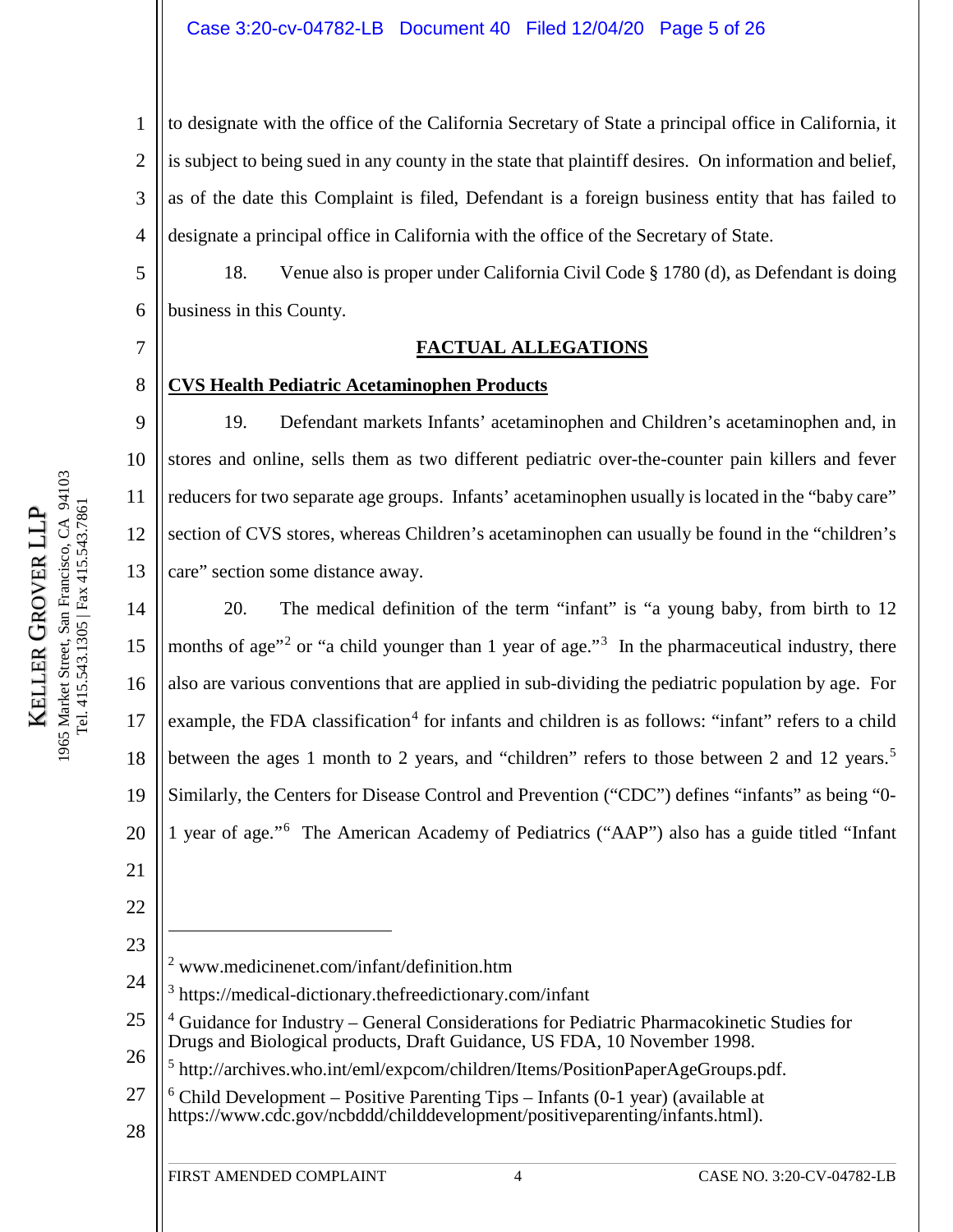# Case 3:20-cv-04782-LB Document 40 Filed 12/04/20 Page 6 of 26

Food and Feeding,"<sup>[7](#page-5-0)</sup> which identifies infants as being between ages 0 and 12 months.<sup>[8](#page-5-1)</sup>

4 5 6 7 8 21. Before 2011, the concentration of acetaminophen, the industry-wide active ingredient in infants' and children's acetaminophen products, was higher in the infants' product than in the children's product. The differing concentrations were blamed for some consumers providing wrong dosages to their children, causing them to overdose. Between 2000 and 2009, the FDA received 20 reports of children dying from acetaminophen toxicity. At least three of those deaths reportedly were tied directly to parents' errors involving the different concentration levels.

22. Thus, on December 22, 2011, to prevent confusion and accidental acetaminophen toxicity, the FDA informed the public that liquid acetaminophen marketed for infants would be available in a less concentrated formula of 160 milligrams per 5 milliliters (160 mg/5 ml), exactly matching the concentration in children's liquid acetaminophen and making the two medicines identical in that respect.

14 15 16 23. At all times since April 2016, the Infants' and Children's liquid acetaminophen products marketed and sold by Defendant under its "CVS Health" brand have been available only in identical concentrations.

17 18 24. As the Infants' and Children's products have the identical concentration of acetaminophen – 160 mg/5ml – both are equally suitable for infants and children.

19 20 21 22 23 25. But Defendant obscures this fact by labeling that is likely to confuse a reasonable consumer into believing that the medicines are distinct, that the Infants' acetaminophen possesses properties that make it better suited for infants, and that the Children's acetaminophen has properties making it suited for children (and implicitly *not* suited for infants). Since at least April 2016, Defendant has engaged in the unfair, unlawful, deceptive and fraudulent practice of

24

 $\overline{a}$ 

9

10

11

12

13

<span id="page-5-0"></span><sup>25</sup> 26 <sup>7</sup> AAP.org, Infant Food and Feeding (available at https://www.aap.org/en-us/advocacy-andpolicy/aap-health-initiatives/HALF-Implementation-Guide/Age-Specific-Content/Pages/Infant-Food-and-Feeding.aspx).

<span id="page-5-1"></span><sup>27</sup> 28 <sup>8</sup> *Id.* at "Infant Timeline" (available at https://www.aap.org/en-us/advocacy-and-policy/aaphealth-initiatives/HALF-Implementation-Guide/Age-Specific-Content/Pages/Infant-Timeline.aspx).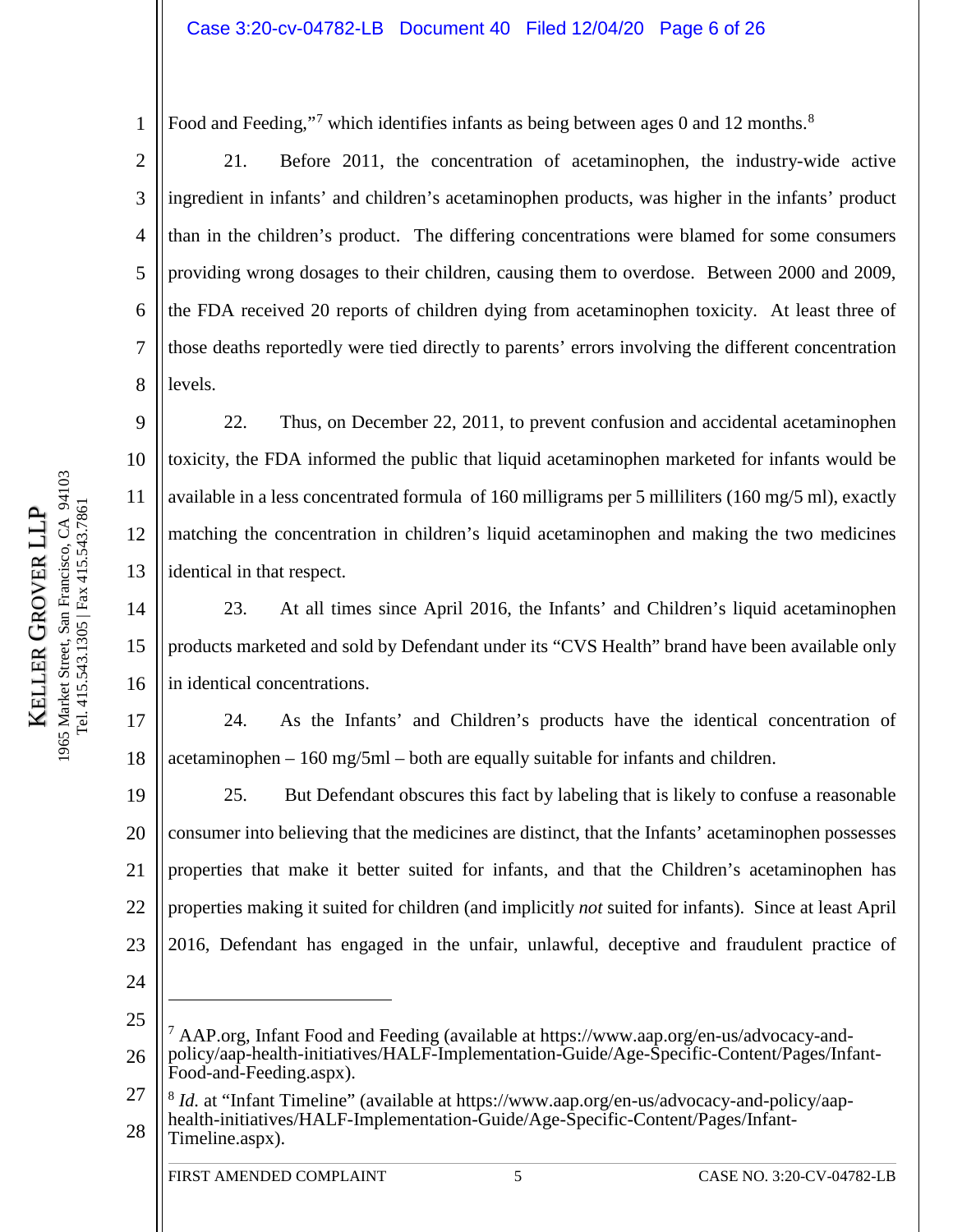# Case 3:20-cv-04782-LB Document 40 Filed 12/04/20 Page 7 of 26

1 2 3 marketing and selling the same medicine – pediatric liquid acetaminophen – as two unique medicines. As a result, parents, caregivers and other reasonable consumers have been misled into believing that they must purchase the far-more-expensive Infants' product for infants.

4 5 6 7 26. Since at least April 2016, Defendant has misled reasonable consumers by using deceptive marketing techniques that obscure critical facts. Those critical facts include that Infants' acetaminophen is not better suited for infants because Infants' and Children's acetaminophen are identical medications.

8 9 10 11 27. Defendant deceives parents, caregivers, and other reasonable consumers, injuring them by tricking them into paying *two and a half times as much per ounce* or even more for the deceptively-labeled Infants' acetaminophen than they would have to pay for the Children's product, *even though both products contain the same concentration of acetaminophen*.

28. Defendant deceives and misleads parents, caregivers and other reasonable consumers into believing that its Infants' product is the only liquid acetaminophen product that can be given to infants safely and that infants cannot safely take Children's acetaminophen.

15 16 17 29. The Infants' acetaminophen packaging furthers this misleading practice by showing a mother holding a very young child. In addition to the image, the outer packaging also includes the following statements, among others:

a. "**Infants'**" (in yellow lettering, which modifies the noun "acetaminophen," implying that it is an acetaminophen specifically for use by infants).

b. "Compare to the active ingredient in Infants' Tylenol® Oral Suspension." A true and correct copy of the front of the Infants' acetaminophen packaging is reproduced below:

94103 1965 Market Street, San Francisco, CA 94103 Tel. 415.543.1305 | Fax 415.543.7861 Tel. 415.543.1305 | Fax 415.543.7861 GROVER LLP  $C\Lambda$ KELLER GROVER LL Francisco, San<sup>:</sup> Market Street, KELLER  $1965$ 

12

13

14

18

19

20

21

22

23

 $\sqrt{ }$ 

 $\sqrt{ }$ 

 $\sqrt{ }$ 

 $\sqrt{ }$ 

 $\sqrt{}$ 

 $\sqrt{ }$ 

24

25

26

27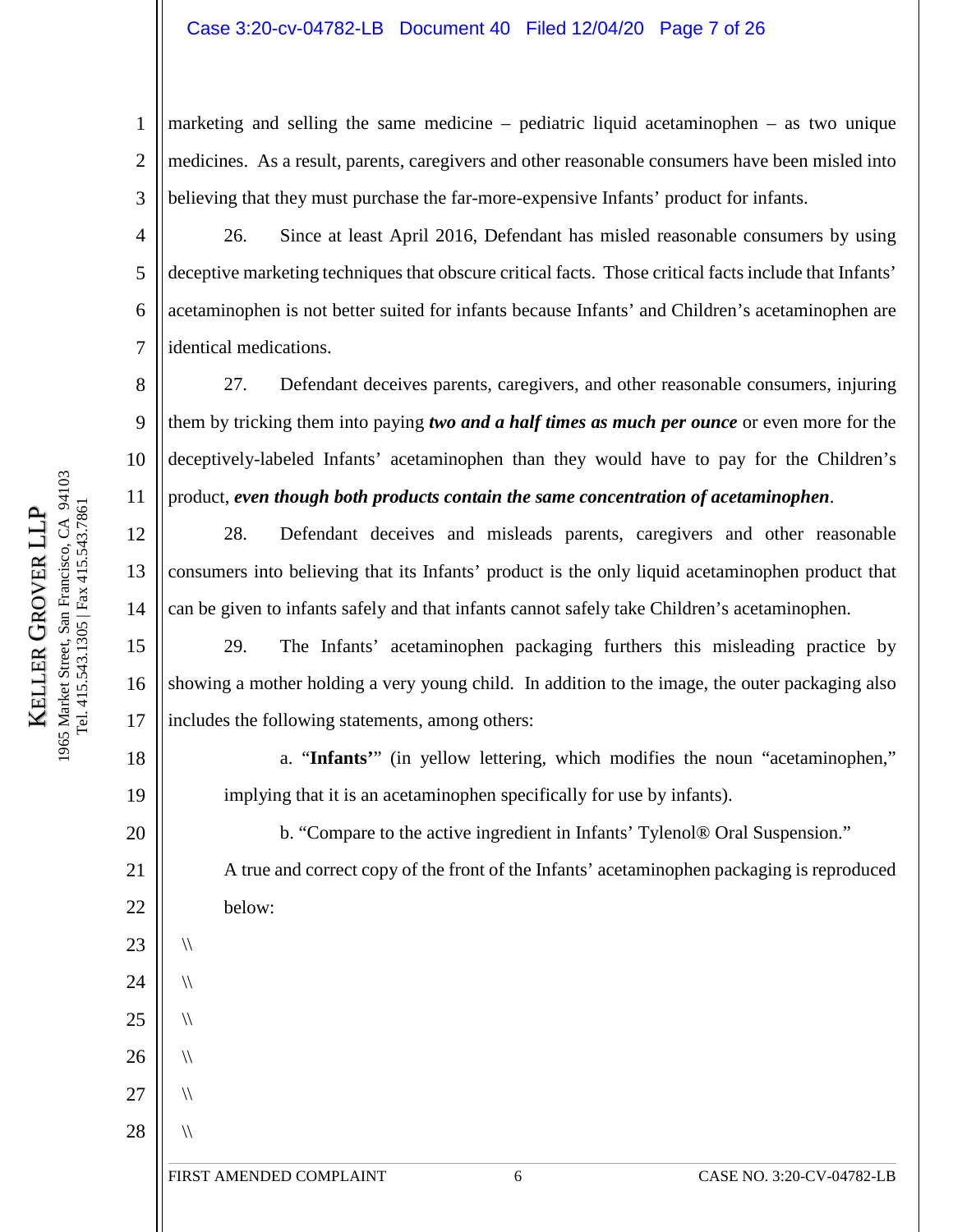

2 FL 0Z (59 mL)

14 15 16 17 18 19 20 21 22 23 24 30. While the packaging compares the CVS Health Infants' acetaminophen to a namebrand counterpart (which likewise purportedly was formulated exclusively and specifically for infants), that counterpart *also* has the word "infants" modifying the noun "acetaminophen," indicating that it is to be used specifically for the care of infants. Defendant's packaging does not state or otherwise disclose that it is the same medicine in the same concentration that is contained in Defendant's Children's acetaminophen, a product that is principally found some distance away in the "children's care" section of CVS stores (as opposed to the "baby care" section of the stores). 31. Instead, the representations and images are a "call to action" that creates the opposite effect, essentially instructing parents and caregivers that Infants' acetaminophen is what must be purchased for infants.<sup>[9](#page-7-0)</sup> The word "Infants" on the packaging serves both as an identification and as a direction.

25

 $\overline{a}$ 

1

2

3

4

5

6

7

8

9

10

11

12

13

<span id="page-7-0"></span><sup>26</sup> 27 <sup>9</sup> "Call to action" is a marketing term for a piece of content intended to induce a viewer to perform a specific act, typically in the form of an instruction or directive.

<sup>28</sup> [https://www.lexico.com/en/definition/call\\_to\\_action.](https://www.lexico.com/en/definition/call_to_action) The use of the word "Infants'" in the title of the product is a specific call to action – or instruction – that parents and caregivers should buy this product for their infant.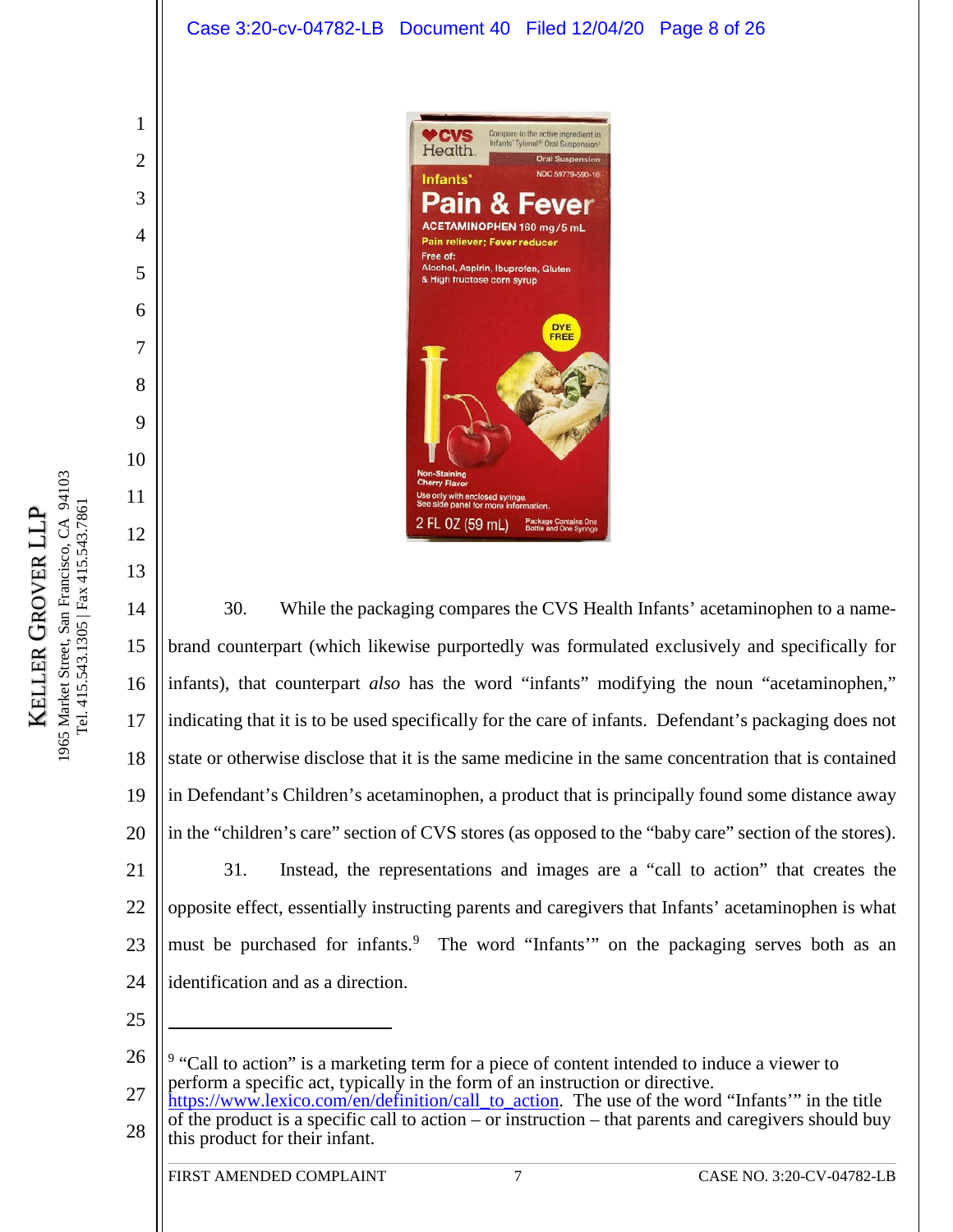6

7

8

9

10

11

12

13

14

15

16

17

18

22

1

32. Similarly, the existence of Defendant's Children's acetaminophen furthers the deception by leading a reasonable consumer to believe that it consists of medicine that is specific to older children as opposed to infants. The Children's box shows an image of an older child next to his mother, prominently displays the word "Children's" in yellow lettering, and expressly states that it is for children "Ages 2 to 11 years." A true and correct copy of the front of the Children's acetaminophen packaging is reproduced below:



19 20 21 33. Like the packaging of the Infants' acetaminophen (a product that usually is found some distance away in the "infant's care" or "babies" section), nowhere on the label of the Children's packaging does Defendant specifically state that the two medicines are identical.

# **PARENTS AND REASONABLE CONSUMERS**

23 24 25 34. Defendant is aware of and counts on the reality that parents, caregivers and other reasonable consumers shopping for products to be given to infants are very cautious about what products – especially medicines – they give to infants.

26 27 35. Numerous parenting resources, such as the popular parenting website "What to Expect," express the conventional understanding that infants always should be given the infant

28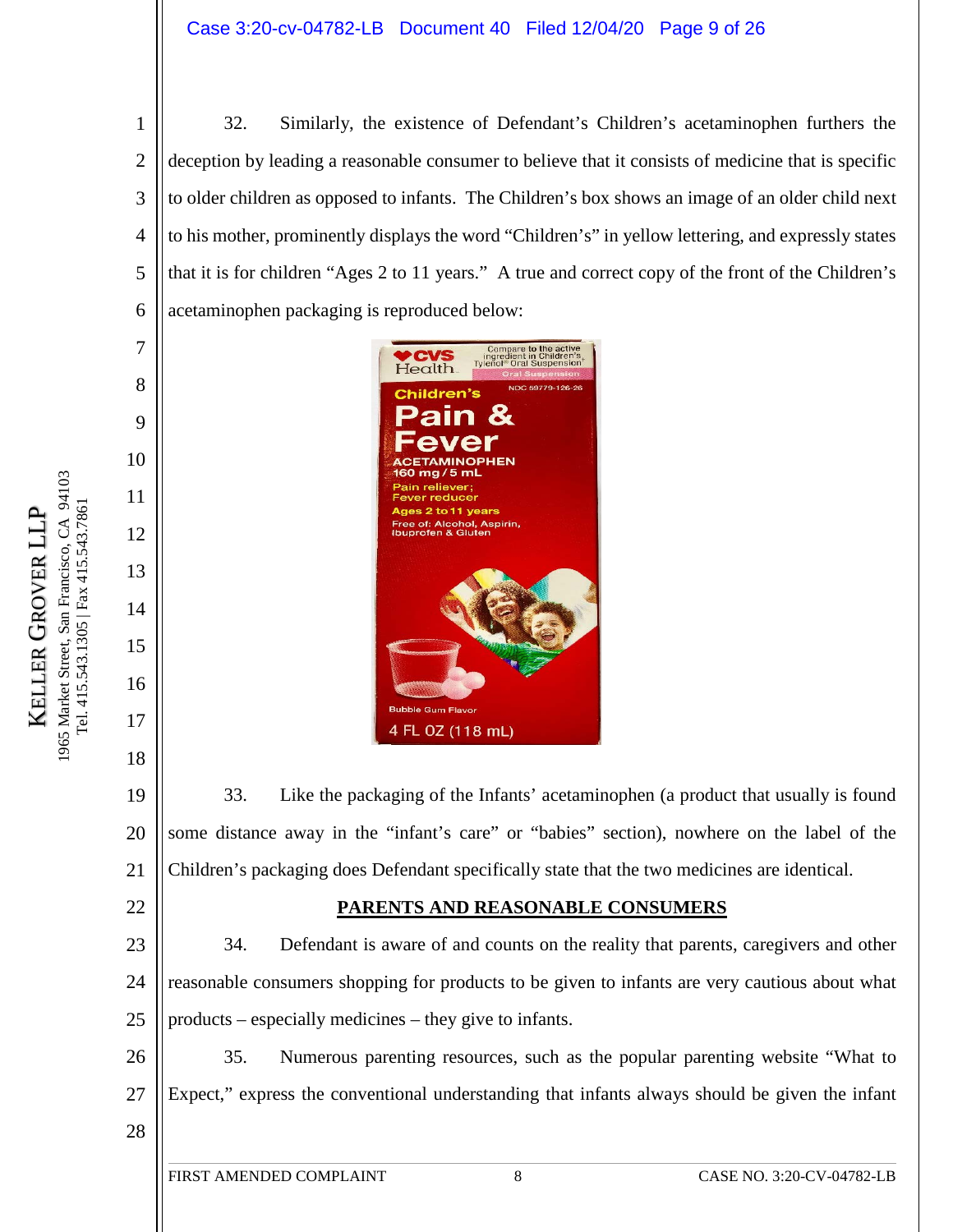# Case 3:20-cv-04782-LB Document 40 Filed 12/04/20 Page 10 of 26

1 2 3 formulations.<sup>10</sup> Similarly, the frequently-visited website KidsHealth.org instructs parents to know "the name and purpose of the medicine" and to "never give a child medicine that is meant for adults."<sup>[11](#page-9-1)</sup>

10 36. Defendant's deceptive labeling and packaging exploit parents' conventional understanding that parents and caregivers should purchase medicine titled "Infants'" when evaluating and choosing medicine for their babies. That conventional understanding is supported by the definitions and classifications provided by the FDA, CDC, and AAP noted above. Consumers reasonably may believe – and they have a right to believe – that a product that is labeled and marketed for consumption by "infants" is specifically meant to be used by those between the ages of zero months and two years.

37. A reasonable consumer has no duty to inspect and compare products.<sup>12</sup> Thus, a parent of an infant has no duty to inspect "children's" products and compare them to "infants" products.

14 15 16 38. KnowYourDose.org, an acetaminophen awareness coalition, instructs parents to use formulations made only for infants and children. The website also warns parents to "always look at the minimum age recommended for taking the medicine and don't give it to your child if he/she is younger than the recommended age unless you have discussed it with your healthcare provider."[13](#page-9-3) Thus, a reasonable consumer may believe that Children's acetaminophen is suitable only for children two and over and logically infer that Infants' acetaminophen is specially formulated or made for children younger than two.

17 18 19 20

21 22 23 39. In fact, a survey of consumer perceptions of Infants' Tylenol*®* packaging revealed that consumers overwhelmingly believed that Infants' Tylenol® is "specially formulated" for infants, with more than half of the respondents stating that the Infants' product is for infants under

24 25

 $\overline{a}$ 

4

5

6

7

8

9

11

12

- <span id="page-9-0"></span>26 <sup>10</sup> <https://www.whattoexpect.com/family/childrens-health-and-safety/medication-safety-guidelines-tips>
- <span id="page-9-1"></span>27 <sup>11</sup> [https://kidshealth.org/en/parents/medication-safety.html.](https://kidshealth.org/en/parents/medication-safety.html)
	- <sup>12</sup> *See* footnotes 21-24, *infra*.
- <span id="page-9-3"></span><span id="page-9-2"></span>28 <sup>13</sup> <https://www.knowyourdose.org/acetaminophen-for-infants-and-children/kyjui>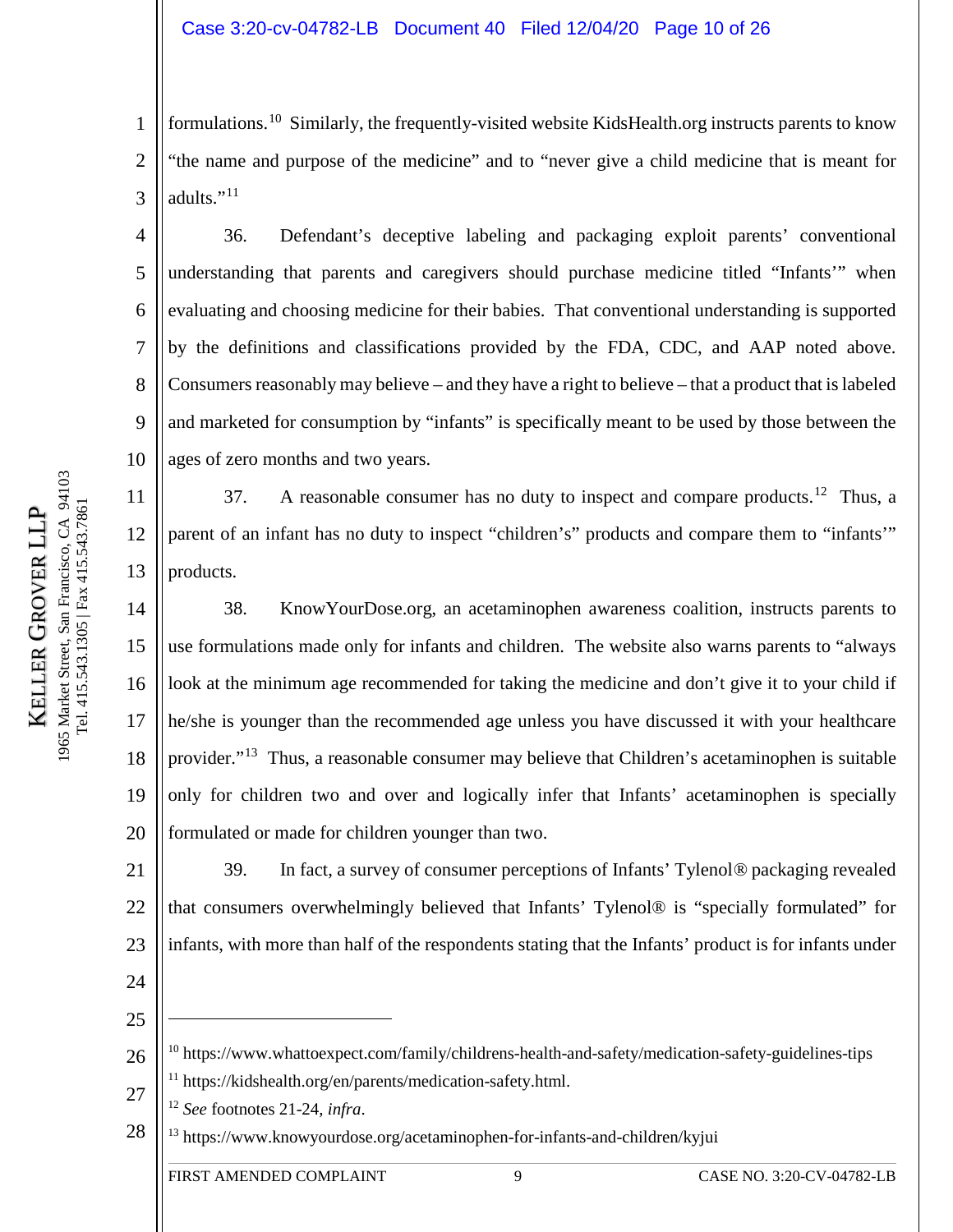# Case 3:20-cv-04782-LB Document 40 Filed 12/04/20 Page 11 of 26

1 2 3 age 1. For survey participants who saw both the Infants' Tylenol® package and the Children's Tylenol® package, many respondents stated that the products were for "different children" and that Children's Tylenol® was "specially formulated for children 2-11."

40. Thus, calling the product "Infants" and representing to consumers that Infants' acetaminophen is somehow different or specially formulated so that it alone should be used in caring for infants is misleading to reasonable consumers. Defendant's deceptive and misleading advertising, marketing, packaging and sales practices harness the fear of acetaminophen toxicity to trick consumers, including Plaintiff, into purchasing and overpaying for Infants' acetaminophen when Children's acetaminophen would be equally safe and effective at a fraction of the price.

41. No reasonable consumer would pay two and a half times as much per ounce or even more for the identical medicine unless he or she had been deceived or misled into believing that the more-expensive medicine was different and specially suited for his or her infant (and that the less expensive Children's acetaminophen was not suited for—and indeed might be *harmful* to the infant).

15 16 17 18 19 20 21 22 42. Plaintiff has had reason to purchase Defendant's Infants' liquid acetaminophen products on several occasions between April 2016 and the present and has done so. On at least one occasion, Plaintiff purchased Defendant's Infants' liquid acetaminophen from a CVS pharmacy located in northern California for use by her child who, at that time, was under two years of age. When purchasing the product, Plaintiff saw the word "Infants'" and the image of the very young child and believed Infants' acetaminophen to be specially formulated for young infants like her child. Relying on the name of the product itself and Infants' packaging and labeling, Plaintiff purchased the Infants' version of Defendant's liquid acetaminophen.

# **REASONABLE CONSUMER STANDARD**

- 43. The "reasonable consumer" standard applies to FAL and UCL claims<sup>[14](#page-10-0)</sup>, as well as
- 26 27

 $\overline{a}$ 

<span id="page-10-0"></span>28

23

24

25

<sup>14</sup> *Kasky v. Nike, Inc.*, 27 Cal.4th 939, 950-951 (2002).

4

5

6

7

8

9

10

11

12

13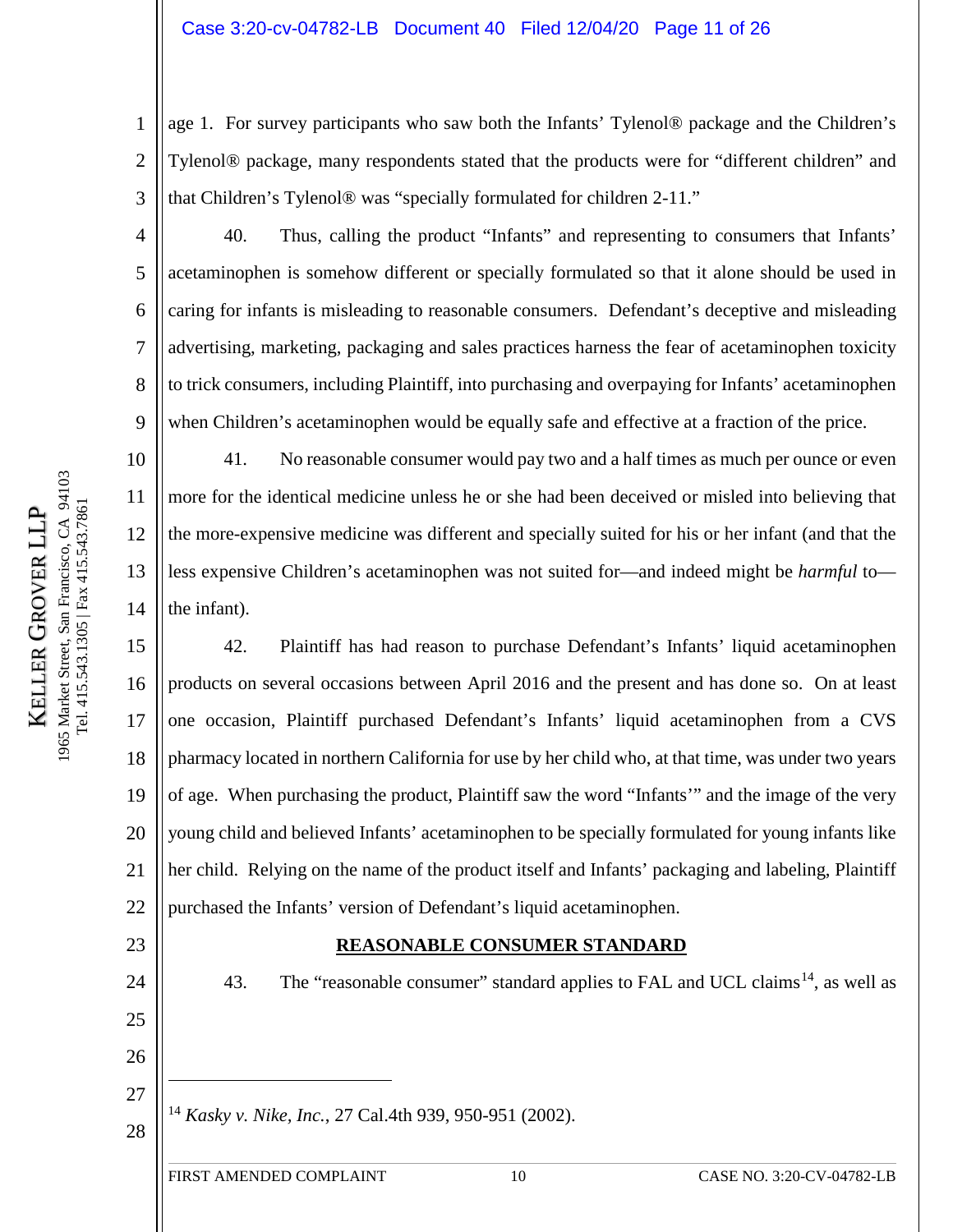# Case 3:20-cv-04782-LB Document 40 Filed 12/04/20 Page 12 of 26

1 to CLRA claims.<sup>[15](#page-11-0)</sup>

5

6

7

8

9

10

11

12

13

14

15

16

17

18

19

20

21

22

 $\overline{a}$ 

2 3 4 44. A "reasonable consumer" is an ordinary consumer acting reasonably under the circumstances.[16](#page-11-1) Such a consumer "need not be exceptionally 'acute and sophisticated,'" nor must the consumer "necessarily be wary or suspicious of advertising claims."<sup>[17](#page-11-2)</sup>

45. To meet the reasonable consumer standard, "a plaintiff need only show that members of the public are likely to be deceived" by the defendant's advertising.<sup>18</sup> Members of the public are likely to be deceived by advertising that is false and by advertising that, "although true, is either actually misleading or…has a capacity, likelihood, or tendency to deceive or confuse the public." $19$ 

46. As the U.S. Supreme Court has long recognized:

"*Advertisements as a whole may be completely misleading although every sentence separately considered is literally true.* This may be because things are omitted that should be said, or because advertisements are composed or purposefully printed in such way as to mislead. [Citations.] *That exceptionally acute and sophisticated readers might have been able by penetrating analysis to have deciphered the true nature of the contest's terms is not sufficient to bar findings of fraud by a factfinding tribunal. Questions of fraud may be determined in the light of the effect advertisements would most probably produce on ordinary minds.* [Citations.] *People have a right to assume that fraudulent advertising traps will not be laid to ensnare them. 'Laws are made to protect the trusting as well as the suspicious.*'"[20](#page-11-5)

<span id="page-11-0"></span><sup>23</sup> <sup>15</sup> *Aron v. U-Haul Co. of California*, 143 Cal.App.4th 796, 806 (2006).

<span id="page-11-1"></span><sup>24</sup> 25 <sup>16</sup> *Skinner v. Ken's Foods, Inc.*, 53 Cal.App.5th 938, 948 (2020), citing *Colgan v. Leatherman Tool Group, Inc.*, 135 Cal.App.4th 663, 682 (2006).

<sup>17</sup> *Id*., citing *Lavie v. Proctor & Gamble Co*., 105 Cal.App.4th 496, 509-510 (2003).

<span id="page-11-3"></span><span id="page-11-2"></span><sup>26</sup> <sup>18</sup> *Colgan*, 135 Cal.App.4th at 682.

<span id="page-11-4"></span><sup>27</sup> <sup>19</sup> *Kasky*, 27 Cal.4th at 951.

<span id="page-11-5"></span><sup>28</sup> <sup>20</sup> *Donaldson v. Read Magazine*, 333 U.S. 178, 188-189 (1948) [emphasis added].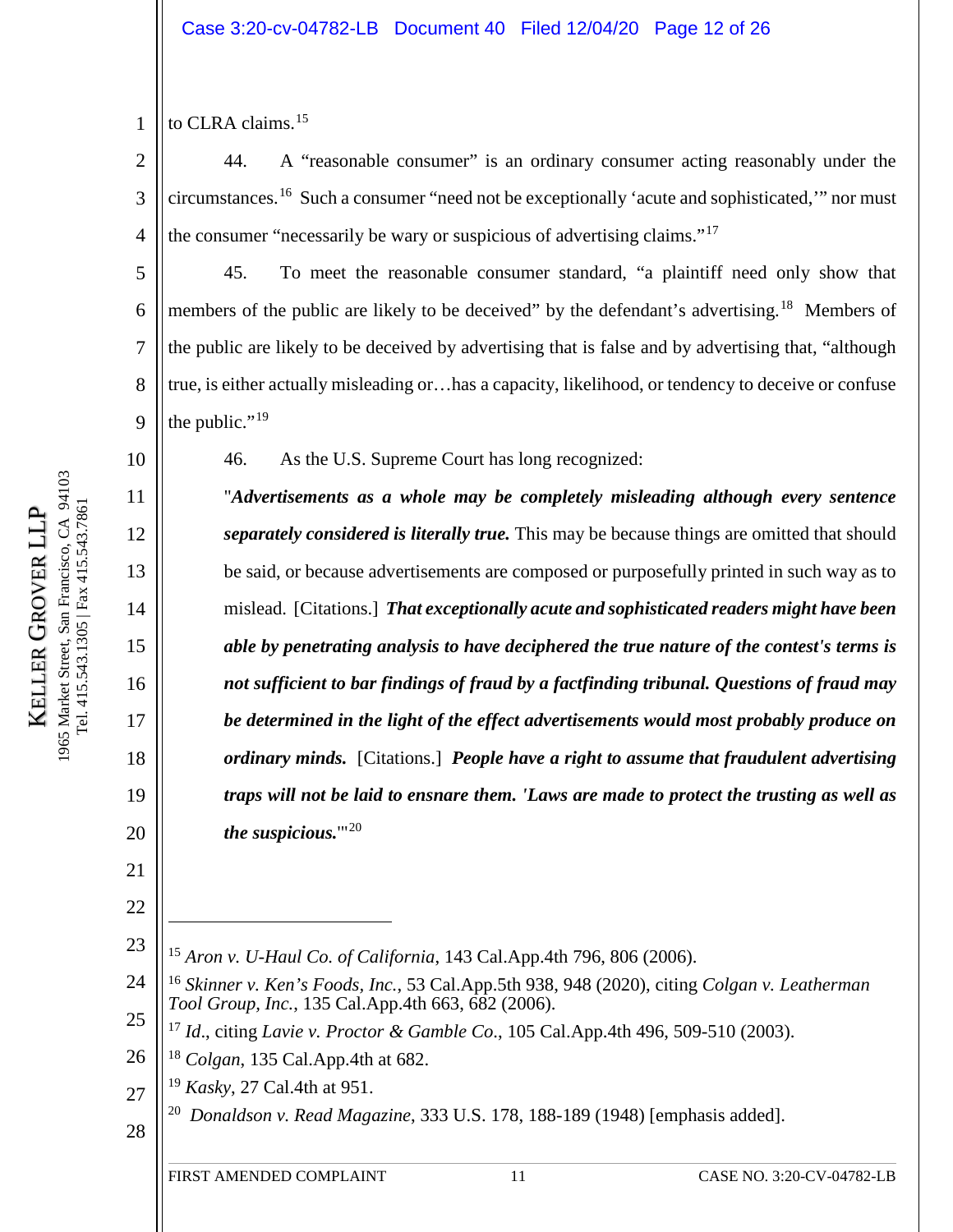1 2 3 4 5 47. Reasonable consumers are not expected to look beyond misleading misrepresentations on the front of a package to discover truths in small print on the back.<sup>[21](#page-12-0)</sup> Further, reasonable consumers are not required to be "versed in the art of inspecting and judging a product."[22](#page-12-1) Consumers also are not required to undertake an investigation and make a one-to-one comparison of various competing products.<sup>[23](#page-12-2)</sup>

6 7 8 9 10 48. As courts have held, it is "*an untenable position*" *that "the hypothetical 'reasonable consumer'* would, as a matter of law, examine the makeup of a [product]; that such a consumer would not rely upon the expertise of pharmacologists and doctors but *would instead analyze the various concentrations of [ingredients] in each [product] and draw a personal conclusion* about which ingredients he/she needed."<sup>[24](#page-12-3)</sup>

49. It likewise is untenable that a reasonable consumer would understand the importance of any particular concentration of an "active ingredient," whether stated in metricsystem measurements or otherwise. Merely disclosing an ingredient concentration does not mean anything to the average reasonable consumer.

15 16 17 18 19 50. Studies have shown that, on average, a consumer spends twenty minutes in a supermarket and sees twenty packages per second. Research also has found that 73% of purchase decisions are made in the store<sup>[25](#page-12-4)</sup> and that, on average, a consumer spends 8.5 seconds reviewing a package prior to purchase.<sup>[26](#page-12-5)</sup> Thus, a reasonable consumer spends far less than a minute making a purchasing decision and is not required – let alone able – to compare products in that time.

20

11

12

13

14

51. Representations "may not be misleading in isolation, but are deceptive when

21

 $\overline{a}$ 

- <span id="page-12-1"></span>23 <sup>22</sup> *Skinner*, 53 Cal.App.5th at 949, citing *Colgan*, 135 Cal.App.4th at 682.
- <span id="page-12-2"></span>24 <sup>23</sup> *Homeland Housewares, LLC v. Euro-Pro Operating LLC*, 2014 U.S. Dist. LEXIS 117587, at \*8-9 (C.D. Cal. 2014).
- <span id="page-12-3"></span>25 <sup>24</sup> *Brady v. Bayer Corp.*, 26 Cal.App.4th 1156, 1160 (2018).
- <span id="page-12-4"></span>26 <sup>25</sup> Etzel, Michael, Bruce Walker, William Stanton (2007), Marketing (14th Ed.) McGraw Hill, 272-273.
- <span id="page-12-5"></span>27 28 <sup>26</sup> Angela Peters-Texeira and Neela Badria (2005) "Consumers' Perception of Food Packaging in Trinidad, West Indies and its Related Impact on Food Choices," International Journal of Consumer Studies, 29 (6): 508-514.

<span id="page-12-0"></span><sup>22</sup> <sup>21</sup> *Williams v. Gerber Prods. Co*., 552 F.3d 934, 939 (9th Cir. 2008).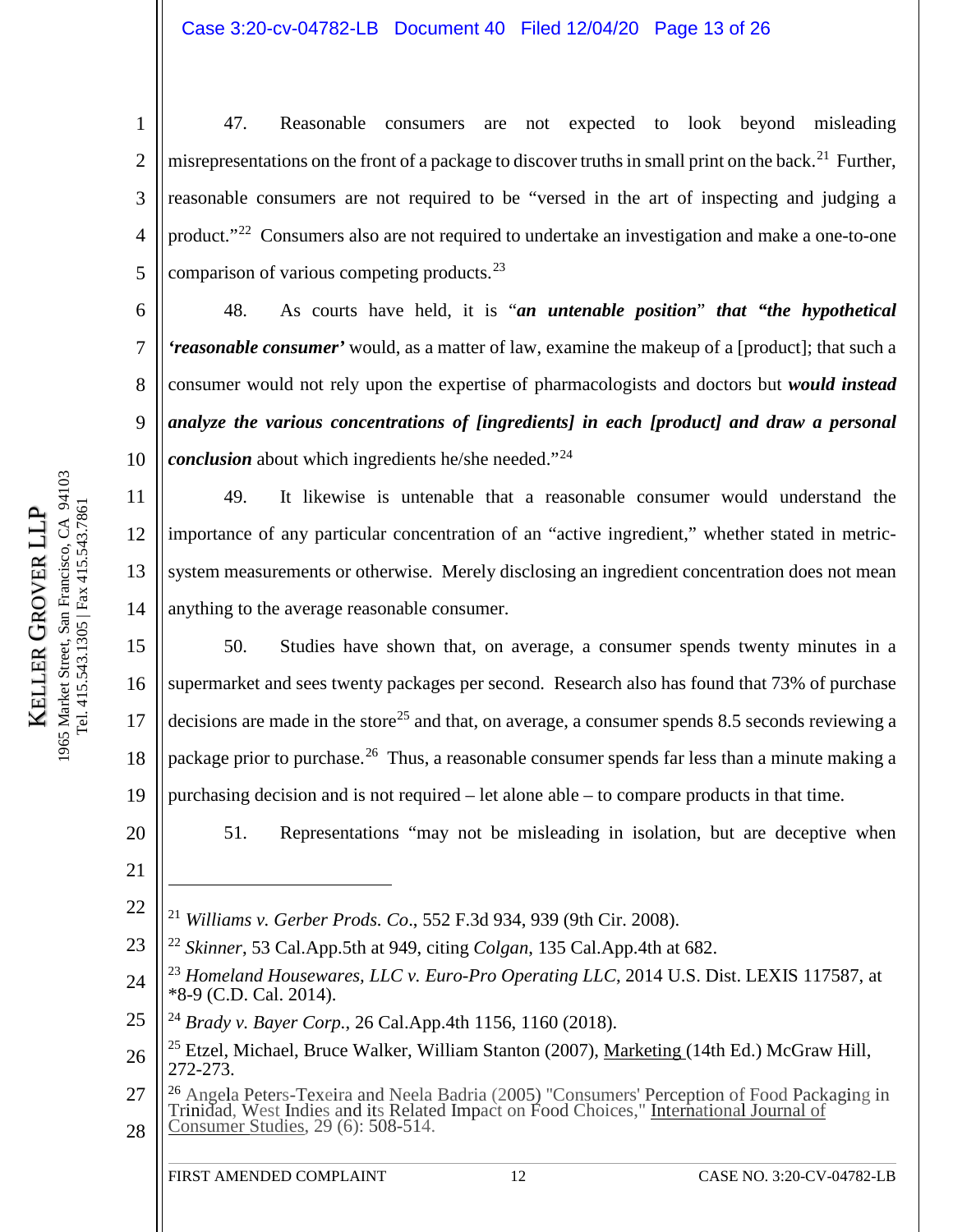1 2 3 considering the package and advertisement as a whole."*[27](#page-13-0)* Thus, a "perfectly true statement couched in such a manner that it is likely to mislead or deceive the consumer, such as by failure to disclose other relevant information, is actionable."<sup>[28](#page-13-1)</sup>

# **EQUITABLE RELIEF**

6 8 52. Absent an equitable injunction enjoining Defendant's conduct, Plaintiff and the public will be irreparably harmed and will be denied an effective and complete remedy because they face a real and tangible threat of future harm from Defendant's ongoing conduct, which cannot be remedied with monetary damages.

53. At this early juncture, Plaintiff does not know whether the Court will accept a model for legal damages that Plaintiff will proffer in the future at the appropriate time, nor does Plaintiff know whether the Court will find that any such model adequately compensates Plaintiff's and the Class's losses. Therefore, Plaintiff sets forth alternate theories of legal damages and equitable restitution.

14 15 16 17 18 19 20 21 22 23 54. As described in this Complaint, Defendant's material misrepresentations and omissions on the packaging of its Infants' acetaminophen are ongoing and represent an ongoing threat to Plaintiff and members of the general public who are likely to be subjected to Defendant's misleading representations and to risk being injured. Thus, on behalf of herself, the Class, and the general public, Plaintiff seeks an injunction prohibiting Defendant from the marketing and packaging of the Infants' acetaminophen with the misleading representations described in this Complaint. Specifically, Plaintiff seeks clear disclosures that there is no pharmacological distinction between its Infants' acetaminophen and Children's acetaminophen products and that the two products can be used interchangeably in a manner that is safe for infants and children. Plaintiff does not seek any relief – equitable or otherwise – that would purport to require Defendant

24

 $\overline{a}$ 

4

5

7

9

10

11

12

13

<span id="page-13-0"></span>25 26 <sup>27</sup> *Mullins v. Premier Nutrition Corp*., 178 F.Supp.3d 867, 889 (N.D. Cal. 2016). *See also Bruton v. Gerber Prods. Co.*, 2017 U.S. App. LEXIS 12833, at \*3 (9th Cir. 2017) (noting that "even technically correct labels can be misleading"); *Lima v. Gateway, Inc.*, 710 F.Supp.2d

27 1000, 1007 (C.D. Cal. 2010) (holding that statements "cannot be considered in isolation because they contribute to the deceptive context of the advertising as a whole").

<span id="page-13-1"></span>28 <sup>28</sup> *Day v. AT&T Corp*., 63 Cal.App.4th 325, 332-333 (1998); *Aron*, 143 Cal.App.4th at 807.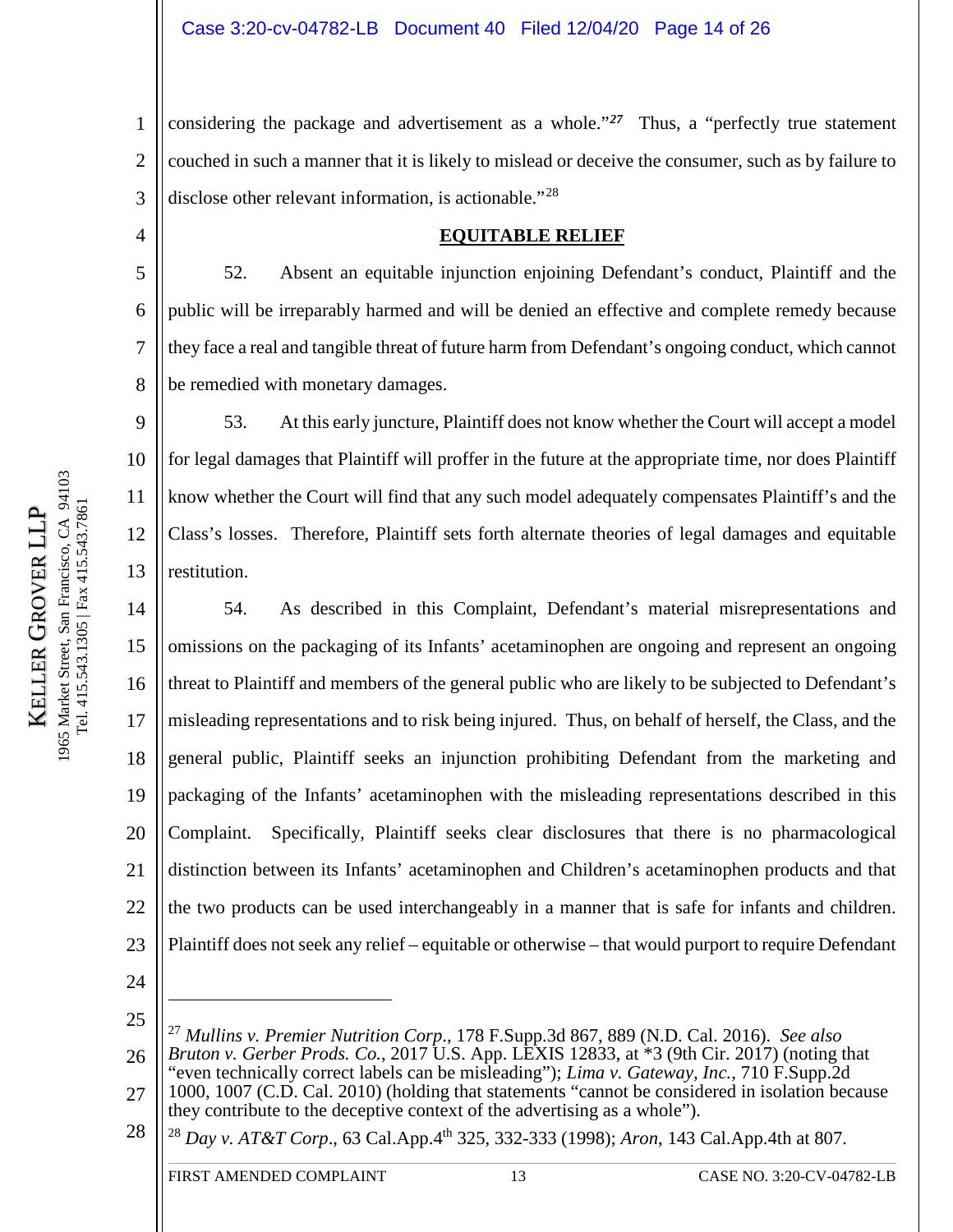1 to sell Infants' or Children's at any particular price.

# 2

3

4

5

6

7

8

9

10

11

12

13

14

# **CLASS ACTION ALLEGATIONS**

55. Plaintiff brings this action under Federal Rule of Civil Procedure Rule 23 on behalf of herself and the class defined as follows:

All California residents who purchased CVS-branded Infants' liquid acetaminophen for a non-commercial use at any time during the applicable limitations period preceding the filing of the Complaint in this matter and through and including the date of resolution.

56. The class that Plaintiff seeks to represent contains numerous members and is ascertainable. Plaintiff reserves the right to amend or modify the class definition and/or to add subclasses or limitations to particular issues.

57. By its unlawful actions, Defendant has violated California Business & Professions Code §§ 17200, *et seq*. and 17500, *et seq*. and California Civil Code § 1770. The questions raised are, therefore, of common or general interest to the class members, who have a well-defined community of interest in the questions of law and fact raised in this action.

15 16 17 18 58. Plaintiff's claims are typical of those of the class, as Plaintiff now suffers and has suffered from the same violations of the law as other putative class members. Plaintiff has retained counsel with substantial experience in prosecuting complex litigation and class actions to represent her and the class, and Plaintiff will fairly and adequately represent the interests of the class.

### 19 **Numerosity**

20 21 59. Based on information and belief, the Class consists of at least 100 individuals, making joinder of individual cases impracticable.

### 22 **Typicality**

23 24 25 26 60. Plaintiff's claims are typical of the claims of all of the other members of the class. Plaintiff's claims and the class members' claims are based on the same legal theories and arise from the same unlawful conduct, resulting in the same injury to Plaintiff and to all of the other class members.

### 27 **Common Questions of Law and Fact**

28

61. There are questions of law and fact common to the class that predominate over any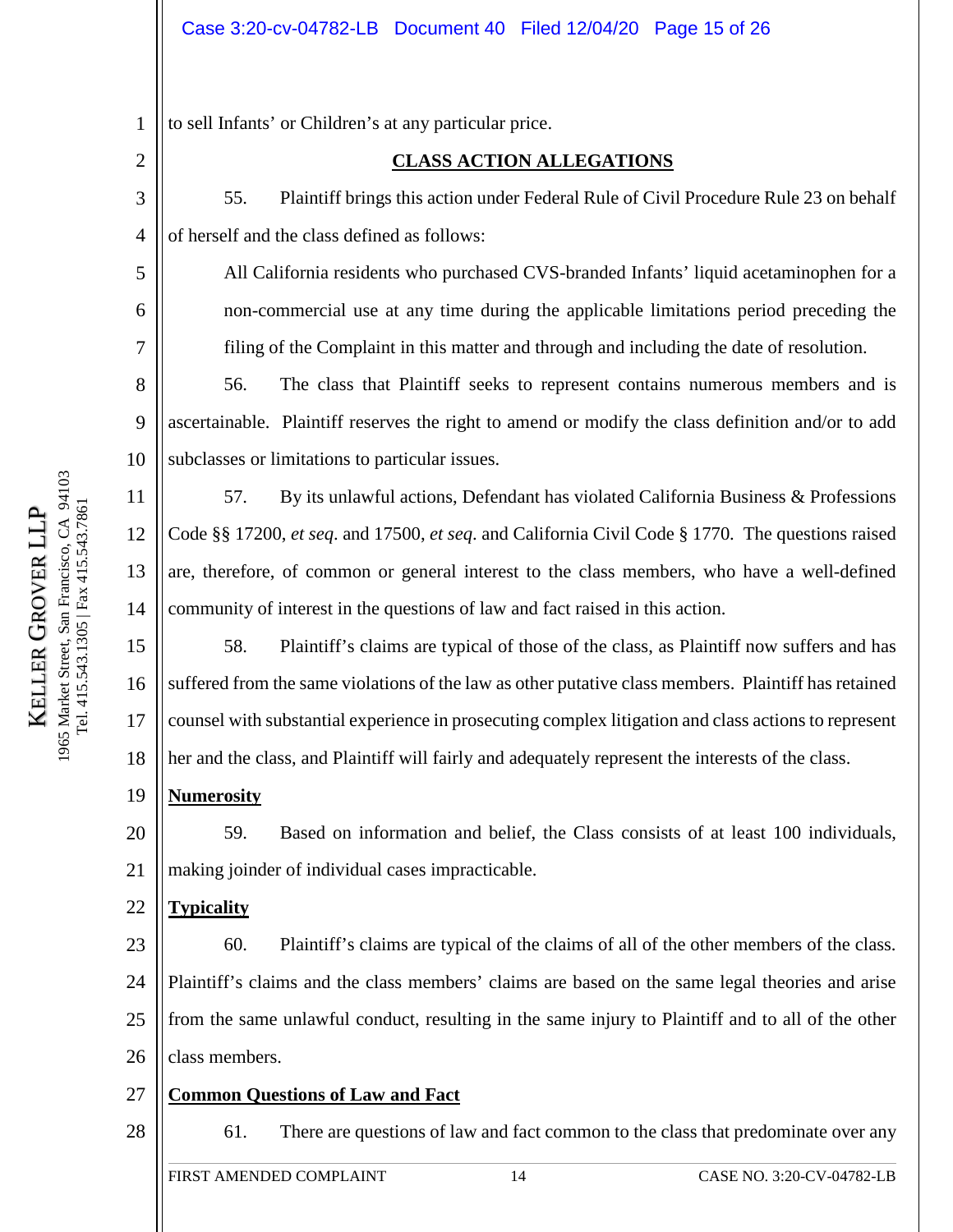# Case 3:20-cv-04782-LB Document 40 Filed 12/04/20 Page 16 of 26

1 2 questions affecting only individual class members. Those common questions of law and fact include, without limitation, the following:

3 4 5 6 7 8 9 10 11 12 13 14 15 16 17 18 a. Whether Defendant's marketing, advertising, and packaging of Infants' acetaminophen are likely to deceive reasonable consumers; b. Whether Defendant's marketing, advertising, and packaging of Infants' acetaminophen caused Plaintiff and the class to suffer economic harm; c. Whether Defendant violated California Business & Professions Code §§ 17200, *et seq*.; d. Whether Defendant violated California Business & Professions Code §§ 17500, *et seq*.; e. Whether Defendant violated California Civil Code § 1770; f. Whether Defendant's marketing, advertising, and packaging of Infants' acetaminophen were misleading to reasonable consumers; and g. Whether Plaintiff and the class are entitled to restitution and/or other remedies and, if so, the appropriate measure(s). **Adequacy** 62. Plaintiff will fairly and adequately represent and protect the interests of the other members of the class. Plaintiff has retained counsel with substantial experience in prosecuting

19 20 21 complex litigation and class actions. Plaintiff and her counsel are committed to prosecuting this action vigorously on behalf of the class members and have the financial resources to do so. Neither Plaintiff nor her counsel have any interests adverse to those of the other class members.

#### 22 **Superiority**

23 24 25 26 27 63. Because the monetary damages suffered by individual class members are relatively small, the expense and burden of individual litigation make it impossible for individual class members to seek redress for the wrongful conduct described in this complaint. If class treatment of these claims is not available, Defendant likely will continue its wrongful conduct, unjustly retain improperly-obtained revenues, and otherwise escape responsibility for its wrongdoing.

28

64. A class action is superior to other available methods for the fair and efficient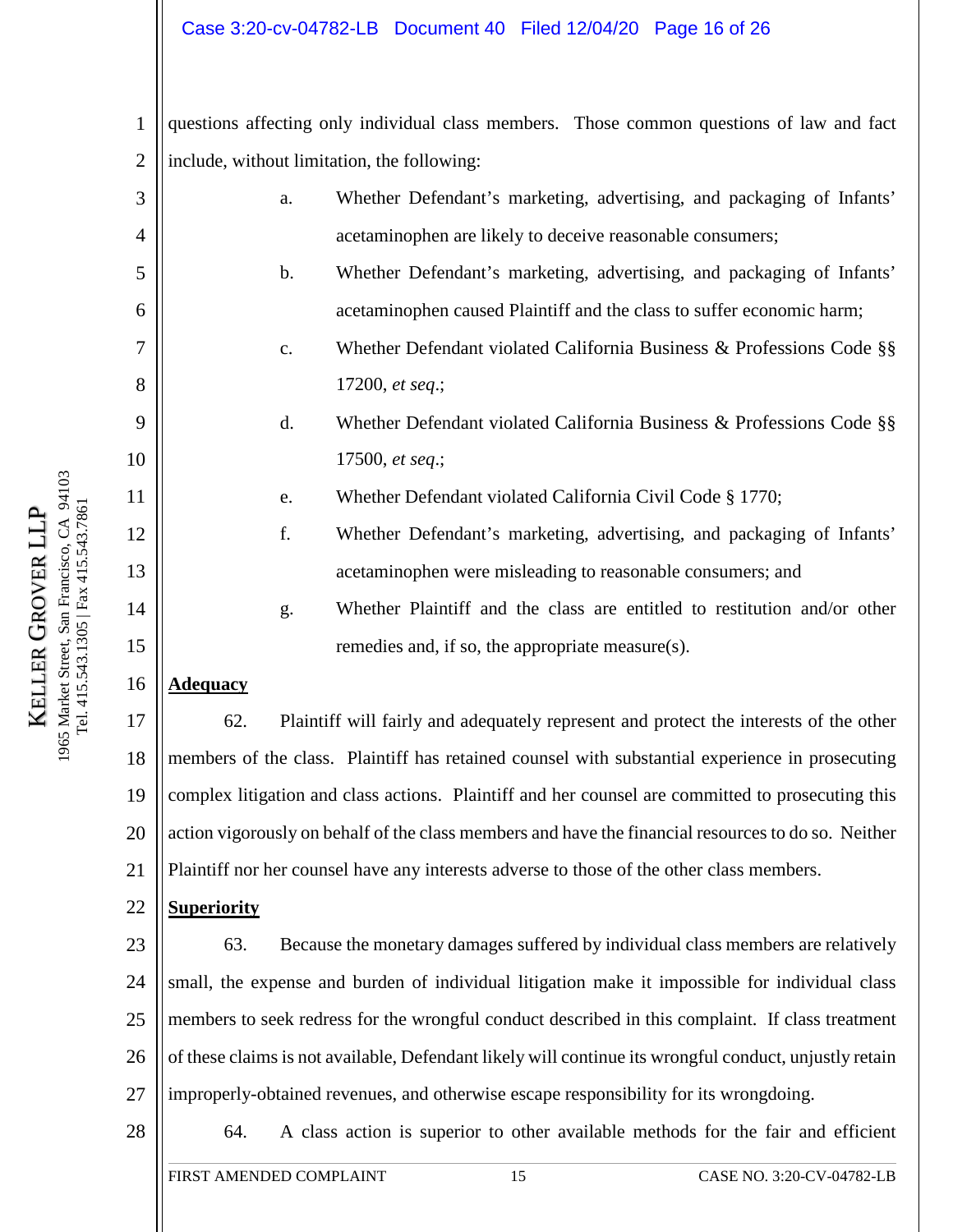# Case 3:20-cv-04782-LB Document 40 Filed 12/04/20 Page 17 of 26

1 2 3 4 5 6 7 8 9 10 11 12 13 14 adjudication of this controversy because individual litigation of the claims of all class members is impracticable and questions of law and fact common to the class predominate over any questions affecting only individual members of the class. Even if every individual class member could afford individual litigation, the court system could not. It would be unduly burdensome to the courts if individual litigation of the numerous cases were to be required. Individualized litigation also would present the potential for varying, inconsistent, or contradictory judgments and would magnify the delay and expense to all parties and to the court system resulting from multiple trials of the same factual issues. By contrast, the conduct of this action as a class action with respect to some or all of the issues will present fewer management difficulties, conserve the resources of the court system and the parties and protect the rights of each class member. Further, it will prevent the very real harm that would be suffered by numerous putative class members who simply will be unable to enforce individual claims of this size on their own, and by Defendant's competitors, who will be placed at a competitive disadvantage as their punishment for obeying the law. Plaintiff anticipates no difficulty in the management of this case as a class action.

15 16 17 18 65. The prosecution of separate actions by individual class members may create a risk of adjudications with respect to them that would, as a practical matter, be dispositive of the interests of other class members not parties to those adjudications or that would substantially impair or impede the ability of those non-party class members to protect their interests.

19 20 66. The prosecution of individual actions by class members would run the risk of establishing inconsistent standards of conduct for Defendant.

### **FIRST CAUSE OF ACTION Violations of False and Misleading Advertising Law (California Bus. & Prof. Code §§ 17500,** *et seq***.)**

23 24 67. Plaintiff incorporates each allegation set forth above as if fully set forth herein and further alleges as follows.

25 26 27 28 68. California's False Advertising Law, California Business & Professions §§ 17500, *et seq*., makes it unlawful for any person "with intent directly or indirectly to dispose of real or personal property or to perform services, professional or otherwise, . . . to make or disseminate or cause to be made or disseminated before the public in this state, or to make or disseminate or

21

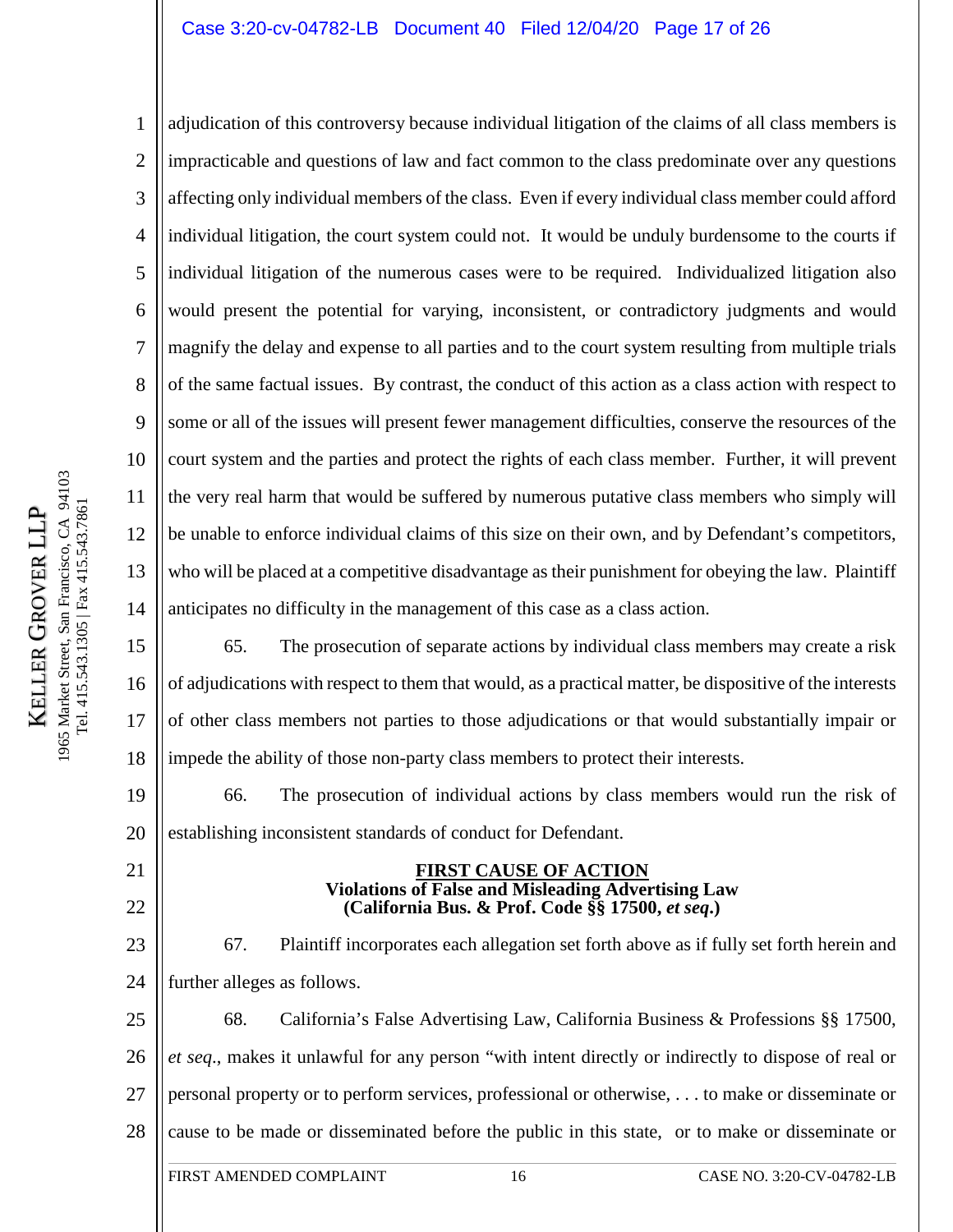# Case 3:20-cv-04782-LB Document 40 Filed 12/04/20 Page 18 of 26

1 2 3 4 5 6 7 cause to be made or disseminated from this state before the public in any state, in any newspaper or other publication, or any advertising device…or in any other manner or means whatever, including over the Internet, any statement, concerning that real or personal property or those services, professional or otherwise, or concerning any circumstance or matter of fact connected with the proposed performance or disposition thereof, which is untrue **or misleading,** and which is known, or which by the exercise of reasonable care should be known, to be untrue **or misleading**. . . ." [Emphasis added.]

69. In its naming, labeling, marketing, advertising, packaging and selling of Infants' acetaminophen, Defendant made, and continues to make, misleading statements in order to induce consumers to purchase Infants' acetaminophen on a false premise, all in violation of California Business & Professions §§ 17500, *et seq*. Such misleading statements include the naming, labeling, marketing, advertising, packaging, and selling of Infants' acetaminophen in such a manner as to obscure that Infants' acetaminophen is the same medicine as Children's acetaminophen and to induce an erroneous belief that they are different.

15 16 17 18 19 70. Defendant is engaging and has engaged in the deceptive conduct alleged above to induce the public to purchase the more-expensive Infants' product. In its naming, labeling, marketing, advertising, packaging, and selling of Infants' acetaminophen, Defendant knew or should have known that its statements regarding Infants' acetaminophen were and are misleading, without basis, and unreasonable.

20 21 22 71. In its naming, labeling, marketing, advertising, packaging, and selling of Infants' acetaminophen, Defendant knew or through the exercise of reasonable care should have known that its statements regarding the characteristics of Infants' acetaminophen were misleading.

23 24 25 26 27 28 72. As alleged above, Plaintiff and the class were misled into purchasing Infants' acetaminophen by Defendant's misleading naming, labeling, marketing, advertising, packaging, and selling of Infants' acetaminophen. In particular, Plaintiff and the class were misled by Defendant's uniform misrepresentations and omissions and that Infants' acetaminophen had benefits that it does not: namely, that it is more suitable and safer for infants than Children's acetaminophen would be, when in fact the two have the identical active ingredient.

8

9

10

11

12

13

14

FIRST AMENDED COMPLAINT 17 17 CASE NO. 3:20-CV-04782-LB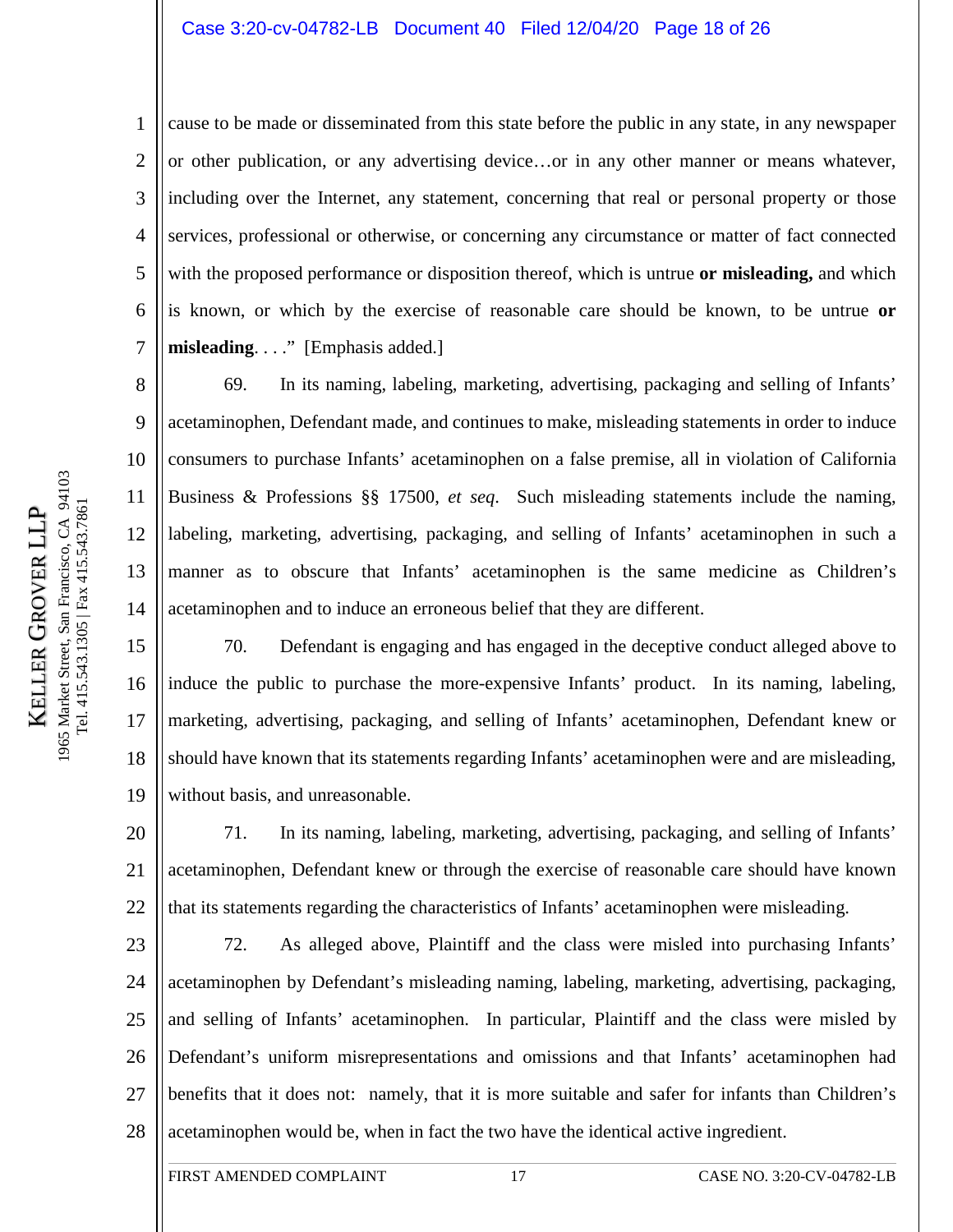2 3 4 5 6 73. Further, Defendant's use of various forms of naming, labeling, marketing, advertising, packaging, and selling has deceived and is likely to continue to deceive the consuming public in violation of California Business & Professions Code §§ 17500, *et seq*. No reasonable consumer would be willing to pay two and a half times as much per ounce or even more for one product versus an identically formulated product unless he or she were deceived or misled into believing that the more-expensive product was different and better.

8 9 10 74. Plaintiff and the class have suffered injury in fact and have lost money as a result of Defendant's false representations. Indeed, Plaintiff and the class purchased the more-expensive Infants' product *because of* Defendant's misrepresentations. Plaintiff, like members of the class, would not have purchased Infants' acetaminophen if she had known that the advertising and representations described above were false and misleading.

13 14 75. Plaintiff's success in this action will enforce important rights affecting the public interest and, in that regard, Plaintiff sues on behalf of the proposed class as well as on behalf of herself and the general public.

15 16 76. Injunctive relief is necessary and appropriate to prevent Defendant from repeating or continuing its wrongful business practices alleged above.

17 18 19 20 21 77. Plaintiff takes upon herself enforcement of these laws and lawful claims. There is a financial burden incurred in pursuing this action and it would be against the interests of justice to penalize Plaintiff by forcing her to pay attorneys' fees from the recovery in this action. Therefore, an award of attorneys' fees is appropriate under California Code of Civil Procedure § 1021.5.

# **SECOND CAUSE OF ACTION Violations of Unfair Competition Law (Violations of California Bus. & Prof. Code §§ 17200,** *et seq***.)**

24 25 78. Plaintiff incorporates each allegation set forth above as if fully set forth herein and further alleges as follows.

26 27 79. California Business & Professions Code §§ 17200, *et seq*. prohibit unfair competition in the form of any unlawful, unfair, deceptive or fraudulent business act or practice. 80. Plaintiff has standing to pursue this claim as Plaintiff has suffered an injury in fact

22

23

KELLER

GROVER LLP

KELLER GROVER LLI

94103

 $C\Lambda$ 

1

7

11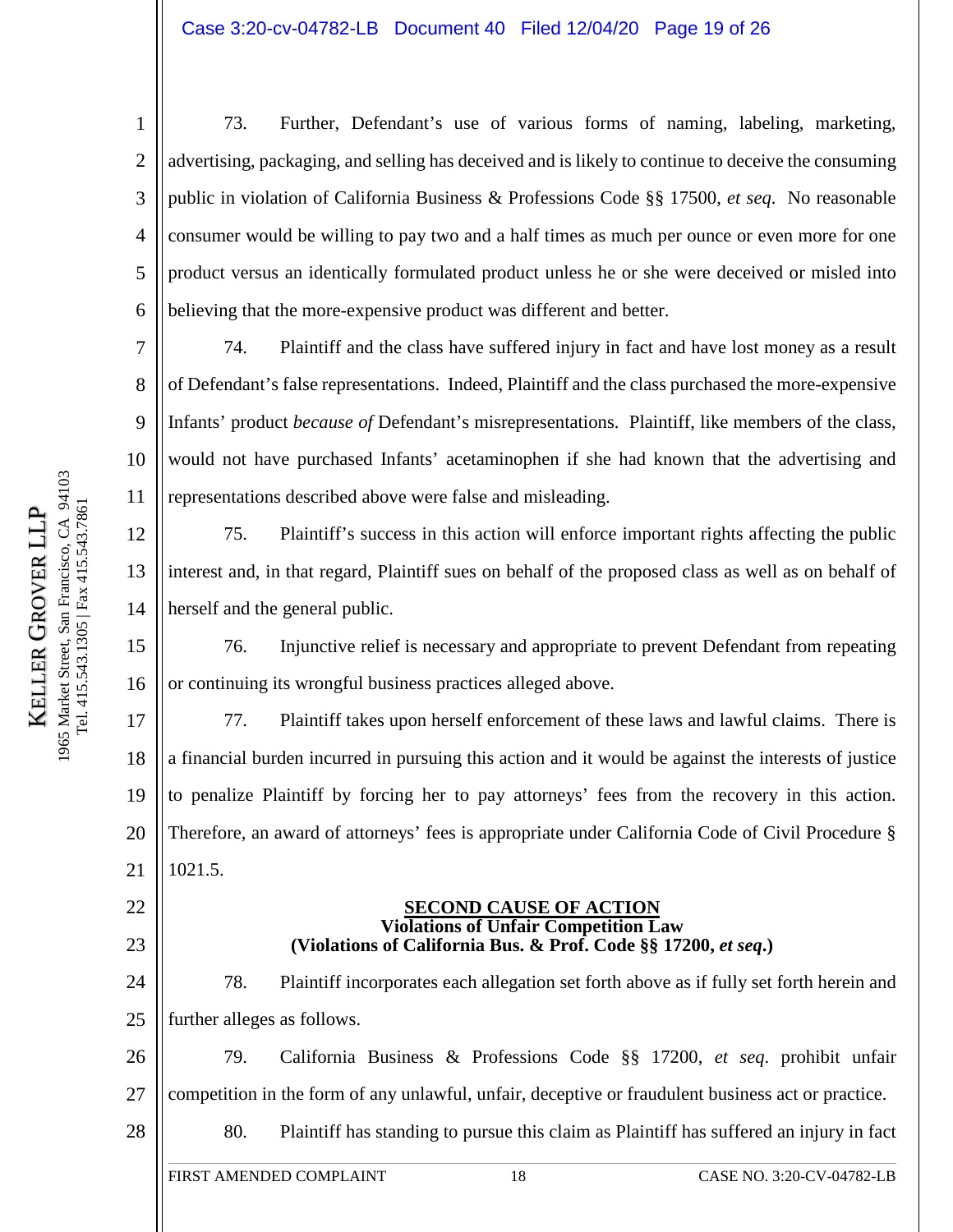# Case 3:20-cv-04782-LB Document 40 Filed 12/04/20 Page 20 of 26

1 2 3 4 5 6 7 and has lost money or property as a result of Defendant's actions as described herein. In particular, Plaintiff purchased Infants' acetaminophen and, in doing so, relied on Defendant's misrepresentations and omissions of material facts as described herein. Had Defendant disclosed to Plaintiff that the medicine in Infants' acetaminophen is identical to the medicine in Children's acetaminophen and that the lower-priced Children's acetaminophen is as suitable and safe for use by infants as Infants' acetaminophen is, Plaintiff would not have purchased the far-more-expensive Infants' acetaminophen.

10 13 14 81. Defendant's conduct in labeling, marketing, advertising, packaging and selling Infants' acetaminophen violates, among other statutes, the California False Advertising Law (California Business & Professions Code §§ 17500, *et seq*.) and the California Consumers Legal Remedies Act (California Civil Code §§ 1750, *et seq*.), and is likely to deceive reasonable consumers. No reasonable consumer would be willing to pay two and a half times as much per ounce or even more for one product versus an identically formulated product unless he or she had been deceived or misled into believing that the more expensive product was different and better.

15 16 17 18 82. Defendant is aware that the claims and representations it makes about Infants' acetaminophen are deceptive, false, and misleading. Defendant is aware of and counts on the reality that parents, caregivers and other consumers shopping for products to be given to infants are cautious about what products – especially medicines –they give to infants.

19 20 21 83. The violations of those laws and the acts and practices described in this Complaint constitute unlawful, unfair, deceptive and fraudulent business acts and practices and unfair competition within the meaning of California Business & Professions Code §§ 17200*, et seq*.

22 23 24 25 84. As a direct and proximate result of those acts and practices, Defendant has received and continues to hold as ill-gotten gains money and property belonging to Plaintiff and the class, in that Defendant has profited in those amounts from its unlawful, unfair, deceptive and fraudulent business acts and practices.

26 27 28 85. California Business & Professions Code § 17203 provides that the Court may restore to any person in interest any money or property which may have been acquired by means of unfair, deceptive and fraudulent business acts and practices and may order restitution by

94103

 $C\Lambda$ 

8

9

11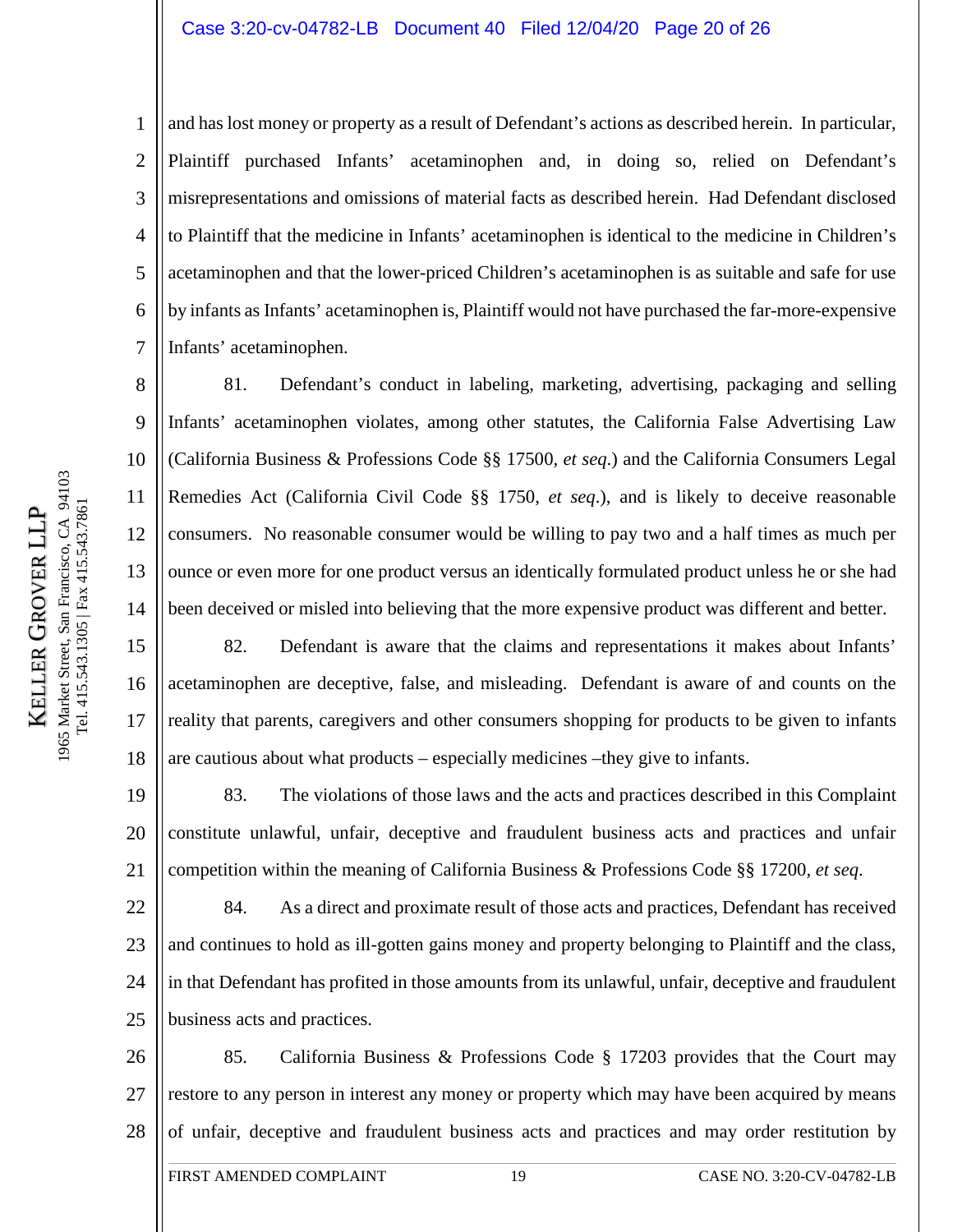# Case 3:20-cv-04782-LB Document 40 Filed 12/04/20 Page 21 of 26

1 2 3 Defendant to Plaintiff for the practices alleged in this complaint. Plaintiff and putative class members are entitled under California Business & Professions Code §§ 17203 and 17208 to restitution and restoration of all ill-gotten money and property belonging to Plaintiff and the class.

4 5 6 86. Plaintiff's success in this action will enforce important rights affecting the public interest and, in that regard, Plaintiff sues on behalf of the proposed class as well as on behalf of herself and the general public.

87. Injunctive relief is necessary and appropriate to prevent Defendant from repeating or continuing its wrongful business practices that are alleged above.

88. Plaintiff takes upon herself the enforcement of these laws and lawful claims. There is a financial burden incurred in pursuing this action and it would be against the interests of justice to penalize Plaintiff by forcing her to pay attorneys' fees from the recovery in this action. Therefore, an award of attorneys' fees is appropriate under California Code of Civil Procedure § 1021.5.

### **THIRD CAUSE OF ACTION Violations of Consumer Legal Remedies Act (Violations of California Civil Code §§ 1750,** *et seq***.)**

89. Plaintiff incorporates each allegation set forth above as if fully set forth herein and further alleges as follows.

90. Plaintiff brings this claim individually and on behalf of the class.

19 20 91. At all relevant times, Plaintiff was and is a "consumer" as defined in California Civil Code § 1761(d).

21 22 92. At all relevant times, Defendant was and is a "person" as defined in California Civil Code § 1761(c).

23 24 93. At all relevant times, Defendant's Infants' liquid acetaminophen was and is within the meaning of "goods" as defined in California Civil Code § 1761(a).

25 26 27 94. At all relevant times, the purchases of Defendant's Infants' liquid acetaminophen by Plaintiff and class members have constituted and continue to constitute "transactions" as defined in California Civil Code § 1761(e).

28

95. California Civil Code § 1770(a)(5) prohibits "[r]epresenting that goods or services

7

8

9

10

11

12

13

14

15

16

17

18

FIRST AMENDED COMPLAINT  $20$  CASE NO. 3:20-CV-04782-LB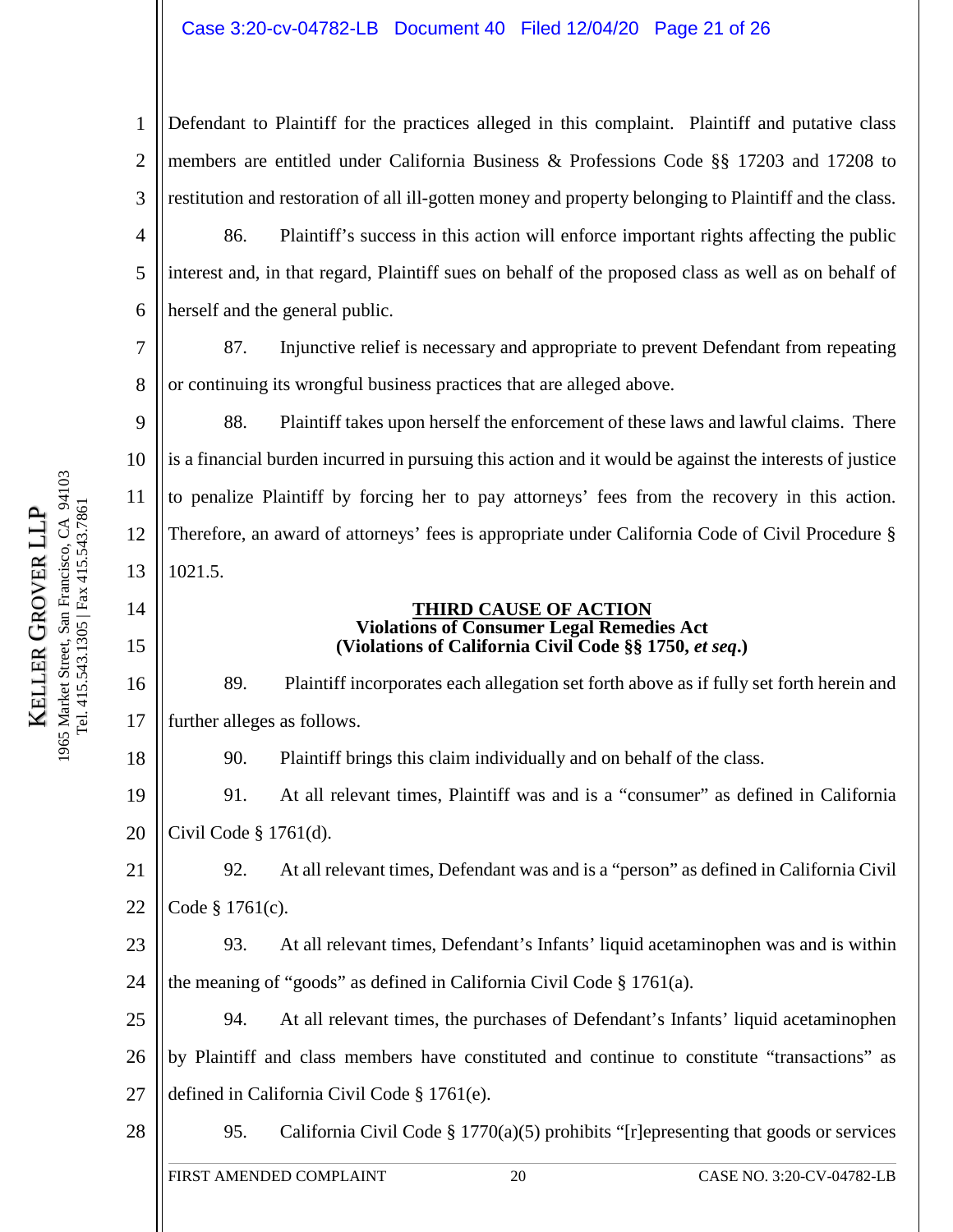# Case 3:20-cv-04782-LB Document 40 Filed 12/04/20 Page 22 of 26

2 3 4 5 6 7 have sponsorship, approval, characteristics, ingredients, uses, benefits, or qualities that they do not have ...." Defendant has violated and continues to violate California Civil Code § 1770(a)(5) by its actions in deceiving consumers into thinking that they should or must purchase the far-moreexpensive Infants' product instead of the identically formulated Children's product for children under two. Defendant's conduct constitutes unfair methods of competition and unfair or fraudulent acts or practices in that Defendant misrepresents the particular characteristics, ingredients, uses, benefits or qualities of the goods.

8 9 10 12 13 14 96. California Civil Code § 1770(a)(7) prohibits "[r]epresenting that goods or services are of a particular standard, quality, or grade, or that goods are of a particular style or model, if they are of another." Defendant has violated and continues to violate California Civil Code §  $1770(a)(7)$  by its actions in deceiving consumers into thinking that they should or must purchase the Infants' product for infants. Defendant's conduct constitutes unfair methods of competition and unfair or fraudulent acts or practices in that Defendant misrepresents the particular standard, quality, or grade of the goods.

15 16 17 18 19 97. California Civil Code § 1770(a)(9) prohibits "[a]dvertising goods or services with intent not to sell them as advertised." Defendant has violated and continues to violate California Civil Code § 1770(a)(9) by its actions in advertising a product that purportedly was prepared especially for infants but then selling a product that was formulated identically to a far less expensive product for children who are not infants.

20 21 22 23 24 25 26 27 98. California Civil Code § 1770(a)(16) prohibits "[r]epresenting that the subject of a transaction has been supplied in accordance with a previous representation when it has not." By selling a product that, after it is sold, continues to bear its label containing the misrepresentation that the product is specifically formulated for infants, Defendant is making an ongoing misrepresentation that a product made specifically for infants has been sold when, in reality, the medicine in the product is no different from the medicine in Defendant's product for children who are not infants. By making that misrepresentation, Defendant has violated and continues to violate California Civil Code § 1770(a)(16).

CA 94103 1965 Market Street, San Francisco, CA 94103 Tel. 415.543.1305 | Fax 415.543.7861 Tel. 415.543.1305 | Fax 415.543.7861 GROVER LLP KELLER GROVER LLP Francisco, San<sup>:</sup> 965 Market Street, KELLER

1

11

28

99. Defendant's misrepresentations and omissions were uniform and made with the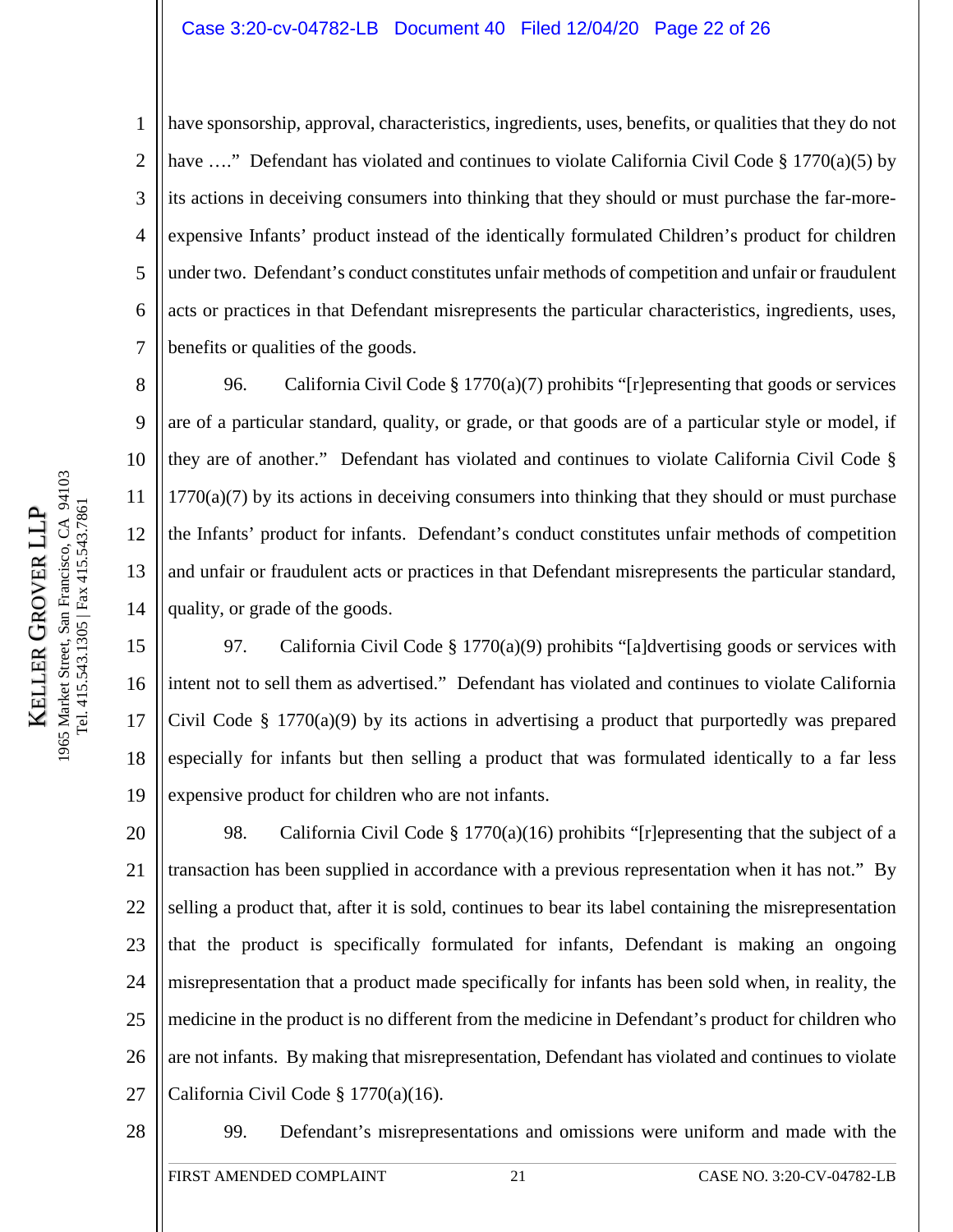# Case 3:20-cv-04782-LB Document 40 Filed 12/04/20 Page 23 of 26

1 2 3 intent to deceive Plaintiff and the class and deprive them of their legal rights and money. Plaintiff and the class acted reasonably when they purchased Infants' acetaminophen on the belief that Defendant's representations were true and lawful.

100. Defendant knows and has known that Infants' acetaminophen and Children's acetaminophen are identically formulated and that the lower-priced Children's acetaminophen is suitable and safe for infants. Plaintiff and the class suffered injuries caused by Defendant because they would not have purchased Infants' acetaminophen instead of the identically formulated Children's acetaminophen absent Defendant's misrepresentations and omissions.

9 10 101. Under California Civil Code § 1780(a), Plaintiff and the class seek injunctive and equitable relief for Defendant's violations of the California Consumers Legal Remedies Act.

102. On April 29, 2020, Plaintiff sent Defendant a California Civil Code § 1782(a) notice advising Defendant of its violations of California Civil Code § 1770. Because Defendant has failed to take corrective action within 30 days of receipt of the demand letter, Plaintiff now amends the complaint to include a request for damages as permitted by California Civil Code § 1782(d). Specifically, Plaintiff requests damages as follows:

16 17 18 19 103. The sum necessary to place Plaintiff and all class members in the position they would be in if, instead of purchasing Defendant's Infants' acetaminophen on any occasion on which they purchased it during the Class Period, they instead had purchased Defendant's Children's acetaminophen product.

20 21 104. Attached hereto as Exhibit 1 is the declaration of venue required by California Civil Code § 1780(d).

# **PRAYER FOR RELIEF**

**WHEREFORE**, Plaintiff, on behalf of herself and members of the class, prays for the following relief:

a. An order certifying the class, appointing Plaintiff Danielle Lokey as the representative of the class, and appointing counsel for Plaintiff as lead counsel for the class;

94103 1965 Market Street, San Francisco, CA 94103 5 Market Street, San Francisco, CA  $94$ <br>Tel. 415.543.1305 | Fax 415.543.7861 Tel. 415.543.1305 | Fax 415.543.7861 GROVER LLP KELLER GROVER LL KELLER  $1965$ 

4

5

6

7

8

11

12

13

14

15

22

23

24

25

26

27

28

FIRST AMENDED COMPLAINT  $22$  CASE NO. 3:20-CV-04782-LB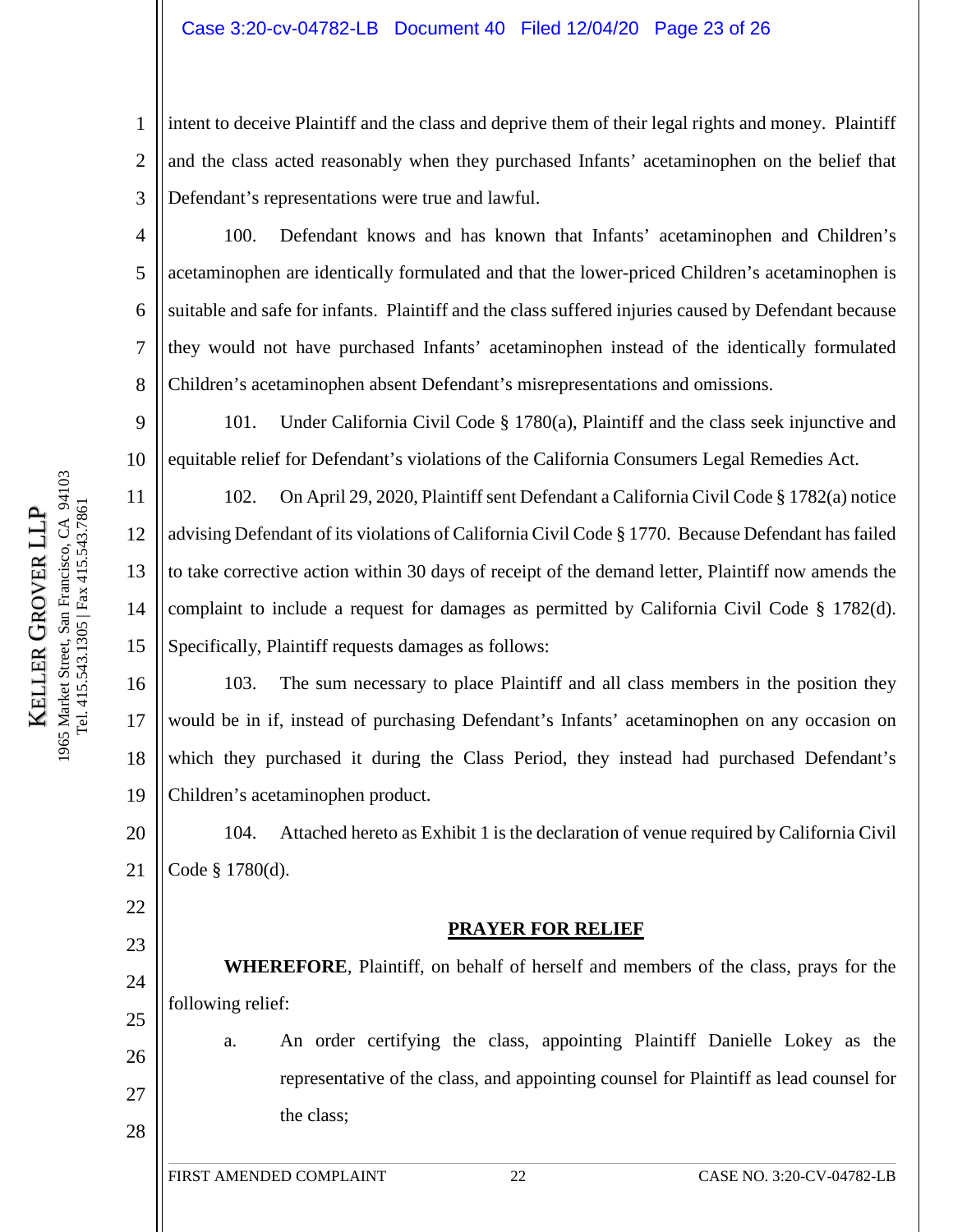|                |                         | Case 3:20-cv-04782-LB  Document 40  Filed 12/04/20  Page 24 of 26                    |                                                   |                           |  |  |
|----------------|-------------------------|--------------------------------------------------------------------------------------|---------------------------------------------------|---------------------------|--|--|
| 1              | $\mathbf b$ .           | An order enjoining Defendant from engaging in the acts and practices complained      |                                                   |                           |  |  |
| $\overline{2}$ |                         | of in this complaint;                                                                |                                                   |                           |  |  |
| 3              | c.                      | Disgorgement of profits and restitution and restoration of all costs incurred, sums  |                                                   |                           |  |  |
| $\overline{4}$ |                         | or property unlawfully withheld, and losses caused by the acts and practices that    |                                                   |                           |  |  |
| 5              |                         | violated California Business & Professions Code §§ 17500, et seq.;                   |                                                   |                           |  |  |
| 6              | d.                      | Disgorgement of profits and restitution and restoration of all costs incurred, sums  |                                                   |                           |  |  |
| 7              |                         | or property unlawfully withheld, and/or losses caused by the acts and practices that |                                                   |                           |  |  |
| 8              |                         | violated California Business & Professions Code §§ 17200, et seq.;                   |                                                   |                           |  |  |
| 9              | e.                      | Equitable relief arising from the acts and practices that violated California Civil  |                                                   |                           |  |  |
| 10             |                         | Code § 1770;                                                                         |                                                   |                           |  |  |
| 11             | f.                      | Damages as permitted by California Civil Code §§ 1780 and 1782(d);                   |                                                   |                           |  |  |
| 12             | g.                      | Payment of costs of the suit;                                                        |                                                   |                           |  |  |
| 13             | h.                      | Payment of attorneys' fees and costs under California Code of Civil Procedure §      |                                                   |                           |  |  |
| 14             |                         | 1021.5 and California Civil Code § 1780(e);                                          |                                                   |                           |  |  |
| 15             | i.                      | An award of pre- and post-judgment interest to the extent allowed by law; and        |                                                   |                           |  |  |
| 16             | j.                      | Such other or further relief as the Court may deem proper.                           |                                                   |                           |  |  |
| 17             |                         |                                                                                      |                                                   |                           |  |  |
| 18             | Respectfully submitted, |                                                                                      |                                                   |                           |  |  |
| 19             |                         | Dated: December 4, 2020                                                              | <b>KELLER GROVER LLP</b>                          |                           |  |  |
| 20             |                         |                                                                                      | By:<br>/s/ Eric A. Grover                         |                           |  |  |
| 21             |                         |                                                                                      | <b>ERIC A. GROVER</b>                             |                           |  |  |
| 22<br>23       |                         |                                                                                      | RACHAEL G. JUNG<br><b>Attorneys for Plaintiff</b> |                           |  |  |
| 24             |                         |                                                                                      |                                                   |                           |  |  |
|                |                         |                                                                                      |                                                   |                           |  |  |
| 25<br>26       |                         |                                                                                      |                                                   |                           |  |  |
|                |                         |                                                                                      |                                                   |                           |  |  |
| 27<br>28       |                         |                                                                                      |                                                   |                           |  |  |
|                |                         |                                                                                      |                                                   |                           |  |  |
|                |                         | FIRST AMENDED COMPLAINT                                                              | 23                                                | CASE NO. 3:20-CV-04782-LB |  |  |
|                |                         |                                                                                      |                                                   |                           |  |  |

1965 Market Street, San Francisco, CA 94103<br>Tel. 415.543.1305 | Fax 415.543.7861 1965 Market Street, San Francisco, CA 94103 KELLER GROVER LLP GROVER LLP KELLER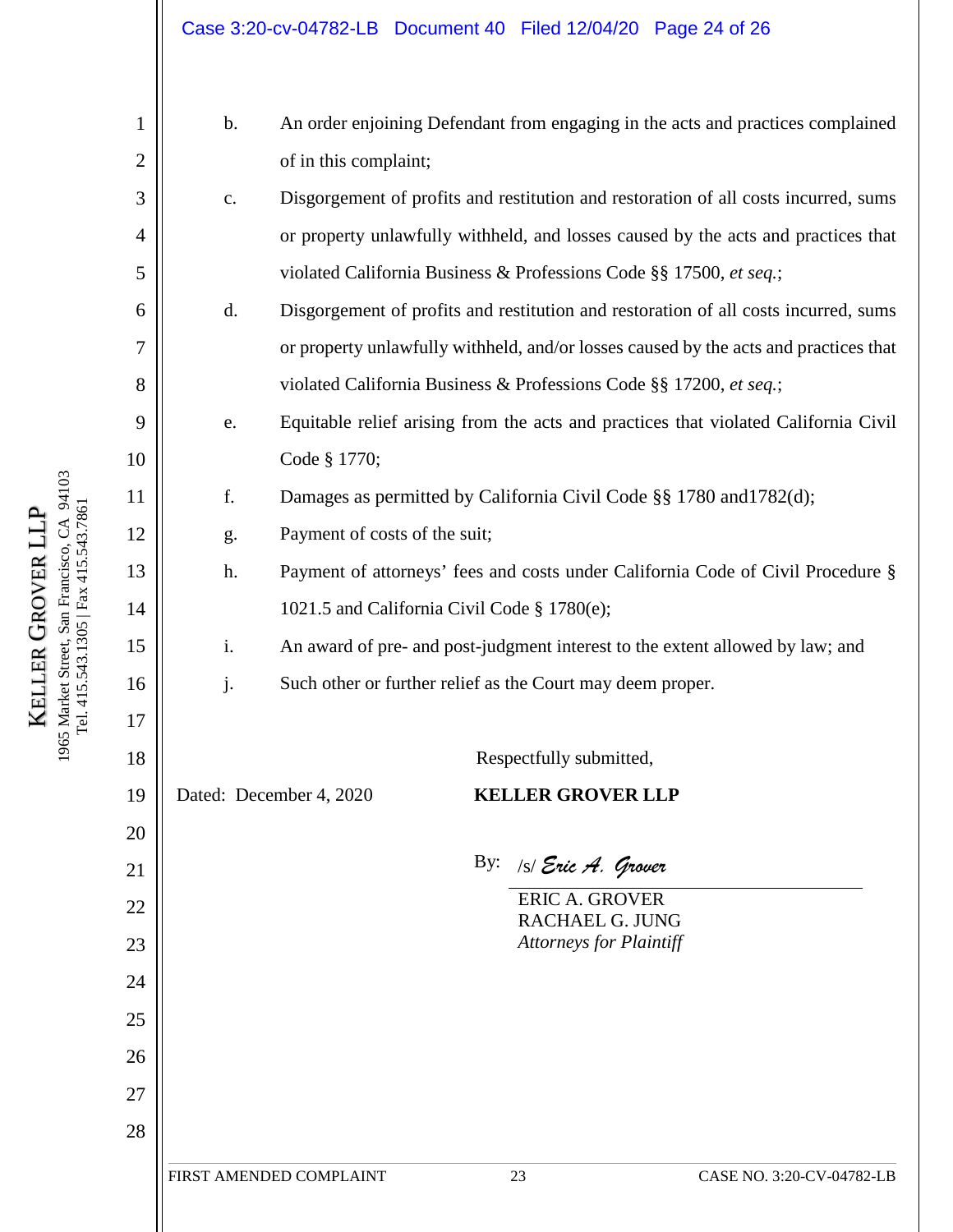|                | Case 3:20-cv-04782-LB Document 40 Filed 12/04/20 Page 25 of 26         |     |                                                                     |                           |
|----------------|------------------------------------------------------------------------|-----|---------------------------------------------------------------------|---------------------------|
| $\mathbf{1}$   |                                                                        |     | <b>JURY DEMAND</b>                                                  |                           |
| $\overline{2}$ | Plaintiff requests a trial by jury of all claims that can be so tried. |     |                                                                     |                           |
| 3              |                                                                        |     |                                                                     |                           |
| $\overline{4}$ |                                                                        |     | Respectfully submitted,                                             |                           |
| $\mathfrak{S}$ | Dated: December 4, 2020                                                |     | <b>KELLER GROVER LLP</b>                                            |                           |
| 6              |                                                                        |     |                                                                     |                           |
| $\overline{7}$ |                                                                        | By: | /s/ Eric A. Grover                                                  |                           |
| 8<br>9         |                                                                        |     | <b>ERIC A. GROVER</b><br>RACHAEL G. JUNG<br>Attorneys for Plaintiff |                           |
| 10             |                                                                        |     |                                                                     |                           |
| 11             |                                                                        |     |                                                                     |                           |
| 12             |                                                                        |     |                                                                     |                           |
| 13             |                                                                        |     |                                                                     |                           |
| 14             |                                                                        |     |                                                                     |                           |
| 15             |                                                                        |     |                                                                     |                           |
| 16             |                                                                        |     |                                                                     |                           |
| 17             |                                                                        |     |                                                                     |                           |
| 18             |                                                                        |     |                                                                     |                           |
| 19             |                                                                        |     |                                                                     |                           |
| 20             |                                                                        |     |                                                                     |                           |
| 21             |                                                                        |     |                                                                     |                           |
| $22\,$         |                                                                        |     |                                                                     |                           |
| 23             |                                                                        |     |                                                                     |                           |
| 24             |                                                                        |     |                                                                     |                           |
| 25             |                                                                        |     |                                                                     |                           |
| 26             |                                                                        |     |                                                                     |                           |
| $27\,$         |                                                                        |     |                                                                     |                           |
| 28             |                                                                        |     |                                                                     |                           |
|                | FIRST AMENDED COMPLAINT                                                |     | 24                                                                  | CASE NO. 3:20-CV-04782-LB |
|                |                                                                        |     |                                                                     |                           |